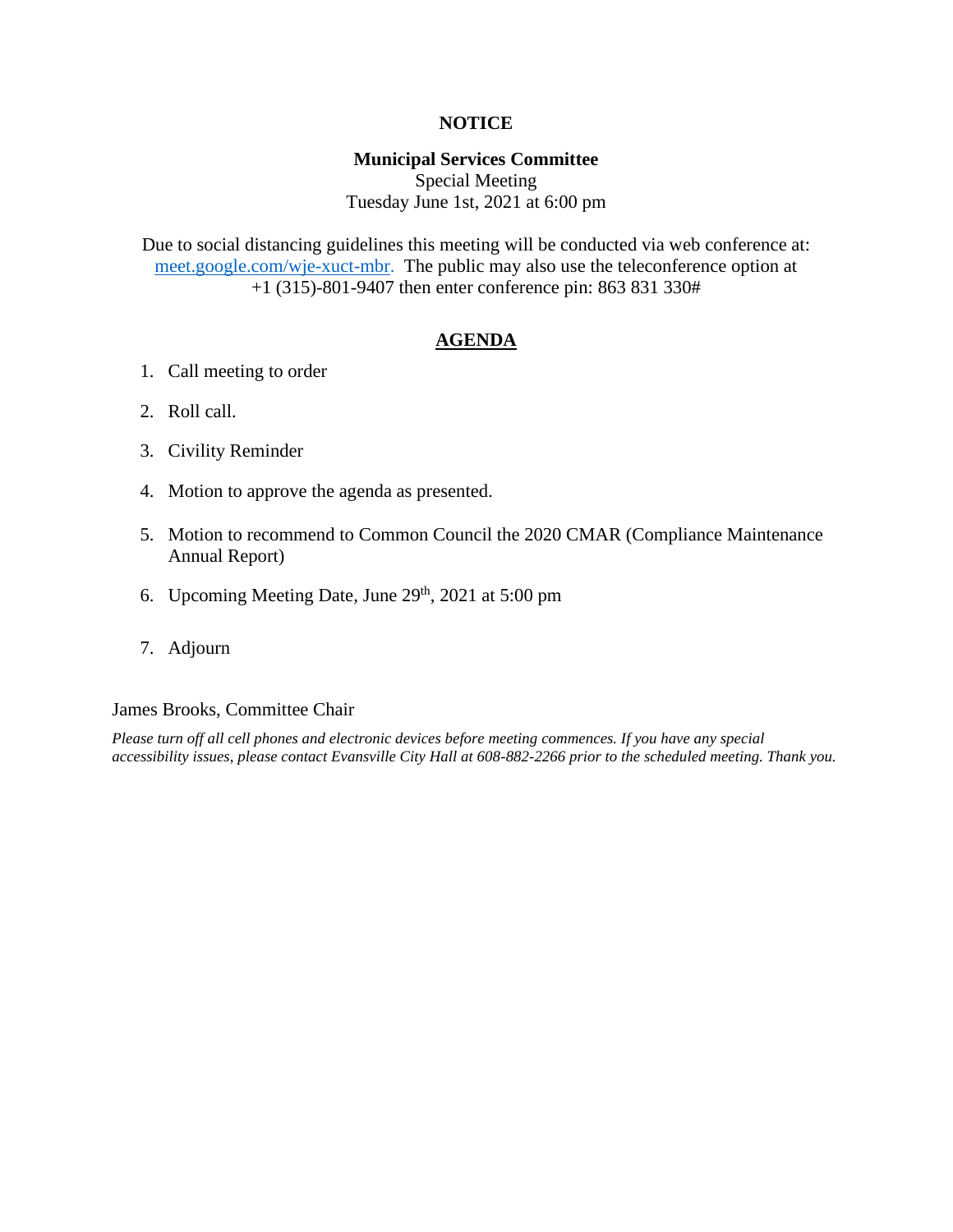#### **CITY OF EVANSVILLE RESOLUTION #**

#### *Documenting Review and Approval of the 2020 Compliance Maintenance Annual Report*

WHEREAS, the Municipal Services Committee of the City of Evansville reviewed and approved the 2020 Compliance Maintenance Annual Report (CMAR) and recommended the Common Council approve the attached report; and

WHEREAS, the Common Council reviewed the report on June 8th, 2021, and considered the actions identified therein;

NOW, THEREFORE, BE IT HEREBY RESOLVED BY THE COMMON COUNCIL OF THE CITY OF EVANSVILLE that the City of Evansville approves the 2020 CMAR.

Passed and adopted this 8<sup>th</sup> day of June, 2021.

William C Hurtley, Mayor

ATTEST:

Darnisha Haley, City Clerk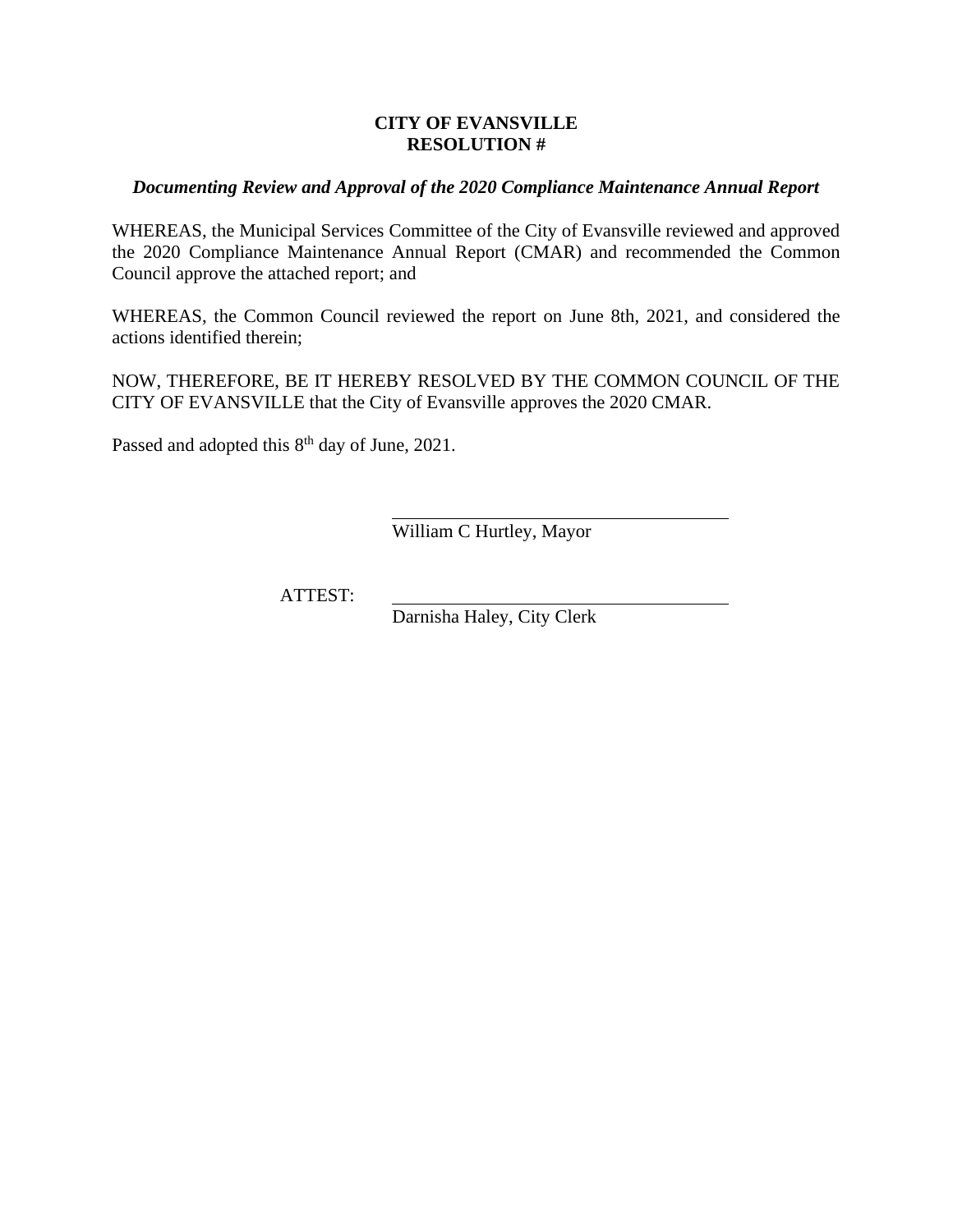#### **Evansville Wastewater Treatment Facility Last Updated: Reporting For:**

5/27/2021 **2020**

#### **Influent Flow and Loading**

| 1. Monthly Average Flows and BOD Loadings |                     |                                              |                                                                              | 1.1 Verify the following monthly flows and BOD loadings to your facility.                   |                   |             |                |                                                          |                |                                                                                                |
|-------------------------------------------|---------------------|----------------------------------------------|------------------------------------------------------------------------------|---------------------------------------------------------------------------------------------|-------------------|-------------|----------------|----------------------------------------------------------|----------------|------------------------------------------------------------------------------------------------|
| Influent No.<br>701                       |                     | <b>Influent Monthly</b><br>Average Flow, MGD | <b>Influent Monthly</b><br>$\mathsf{X}$<br>Average BOD<br>Concentration mg/L |                                                                                             |                   |             | $\pmb{\times}$ | 8.34                                                     | $=$            | <b>Influent Monthly</b><br>Average BOD<br>Loading, lbs/day                                     |
| January                                   |                     | 0.4334                                       | X                                                                            | 126                                                                                         |                   | x           | 8.34           | $=$                                                      | 455            |                                                                                                |
| February                                  |                     | 0.4138                                       | $\mathsf{x}$                                                                 | 134                                                                                         |                   |             | X              | 8.34                                                     | $=$            | 463                                                                                            |
| March                                     |                     | 0.5379                                       | X                                                                            | 127                                                                                         |                   |             | X              | 8.34                                                     | $=$            | 570                                                                                            |
| April                                     |                     | 0.5124                                       | $\mathsf{x}$                                                                 | 148                                                                                         |                   |             | X              | 8.34                                                     | $=$            | 633                                                                                            |
| May                                       |                     | 0.5314                                       | X                                                                            | 122                                                                                         |                   |             | X              | 8.34                                                     | $=$            | 541                                                                                            |
| June                                      |                     | 0.4908                                       | X                                                                            | 133                                                                                         |                   |             | X              | 8.34                                                     | $=$            | 542                                                                                            |
| July                                      |                     | 0.4626                                       | X                                                                            | 90                                                                                          |                   |             | X              | 8.34                                                     | $=$            | 347                                                                                            |
| August                                    |                     | 0.4029                                       | X                                                                            | 92                                                                                          |                   |             | X              | 8.34                                                     | $=$            | 309                                                                                            |
| September                                 |                     | 0.4369                                       | X                                                                            | 229                                                                                         |                   |             | X              | 8.34                                                     | $=$            | 834                                                                                            |
| October                                   |                     | 0.3854                                       | $\mathsf{x}$                                                                 | 111                                                                                         |                   |             | X              | 8.34                                                     | $=$            | 357                                                                                            |
| November                                  |                     | 0.3720                                       | X                                                                            | 149                                                                                         |                   |             | x              | 8.34                                                     | $=$            | 462                                                                                            |
| December                                  |                     | 0.3605                                       | $\mathsf{x}$                                                                 | 283                                                                                         |                   |             | X              | 8.34                                                     | $=$            | 851                                                                                            |
|                                           | Design              |                                              |                                                                              | 2.1 Verify the design flow and loading for your facility.<br>Design Factor                  | X                 |             | $\frac{0}{0}$  |                                                          | $=$            | % of Design                                                                                    |
| Max Month Design Flow, MGD                |                     |                                              | 1.4                                                                          |                                                                                             |                   |             | 90<br>$=$      |                                                          | 1.26           |                                                                                                |
|                                           |                     |                                              |                                                                              |                                                                                             |                   |             | 100<br>$=$     |                                                          |                | 1.4                                                                                            |
|                                           | Design BOD, lbs/day |                                              |                                                                              | 1450                                                                                        | X                 |             | 90             |                                                          | $=$            | 1305                                                                                           |
|                                           |                     |                                              |                                                                              |                                                                                             | X<br>$\mathsf{x}$ |             | 100<br>$=$     |                                                          |                | 1450                                                                                           |
| and score:                                |                     |                                              |                                                                              |                                                                                             |                   |             |                |                                                          |                | 2.2 Verify the number of times the flow and BOD exceeded 90% or 100% of design, points earned, |
|                                           | of<br>Influent      | than 90% of                                  |                                                                              | Months Number of times Number of times<br>flow was greater flow was greater<br>than 100% of |                   |             |                | Number of times<br>BOD was greater<br>than 90% of design |                | Number of times<br>BOD was greater<br>than 100% of design                                      |
| January                                   | 1                   | 0                                            |                                                                              | 0                                                                                           |                   | 0           |                |                                                          | 0              |                                                                                                |
| February                                  | 1                   | 0                                            |                                                                              | 0                                                                                           |                   | 0           |                |                                                          | 0              |                                                                                                |
| March                                     | $\mathbf{1}$        | 0                                            |                                                                              | 0                                                                                           |                   | $\mathbf 0$ |                |                                                          | $\mathbf 0$    |                                                                                                |
| April                                     | $\mathbf{1}$        | 0                                            |                                                                              | 0                                                                                           |                   |             | $\mathbf 0$    |                                                          |                | $\mathbf 0$                                                                                    |
| May                                       | $\mathbf{1}$        | 0                                            |                                                                              | 0                                                                                           |                   |             |                | $\pmb{0}$                                                |                | $\pmb{0}$<br>$\pmb{0}$                                                                         |
| June<br>July                              | 1<br>1              | 0<br>0                                       |                                                                              | 0<br>0                                                                                      |                   |             |                | 0<br>0                                                   |                | 0                                                                                              |
| August                                    | $\mathbf{1}$        | 0                                            |                                                                              | $\mathbf 0$                                                                                 |                   |             | $\mathbf 0$    |                                                          |                | $\mathbf 0$                                                                                    |
| September                                 | $\mathbf{1}$        | 0                                            |                                                                              | 0                                                                                           |                   | $\mathbf 0$ |                |                                                          | $\mathbf 0$    |                                                                                                |
| October                                   | $\mathbf{1}$        | 0                                            |                                                                              | 0                                                                                           |                   |             |                | $\mathbf 0$                                              |                | $\mathbf 0$                                                                                    |
| November                                  | $\mathbf{1}$        | $\mathsf{O}\xspace$                          |                                                                              | 0                                                                                           |                   |             |                | $\mathbf 0$                                              |                | $\pmb{0}$                                                                                      |
| December                                  | $\mathbf{1}$        | $\pmb{0}$                                    |                                                                              | 0                                                                                           |                   |             |                | $\mathbf 0$                                              |                | 0                                                                                              |
| Points per each                           |                     | $\overline{2}$                               |                                                                              | $\mathbf{1}$                                                                                |                   | 3           |                |                                                          | $\overline{2}$ |                                                                                                |
| Exceedances                               |                     | $\pmb{0}$                                    |                                                                              | 0                                                                                           |                   |             |                | $\mathbf 0$                                              |                | $\pmb{0}$                                                                                      |
| Points                                    |                     |                                              |                                                                              | $\mathbf 0$                                                                                 |                   | $\mathbf 0$ |                |                                                          | 0              |                                                                                                |

 **Total Number of Points 0**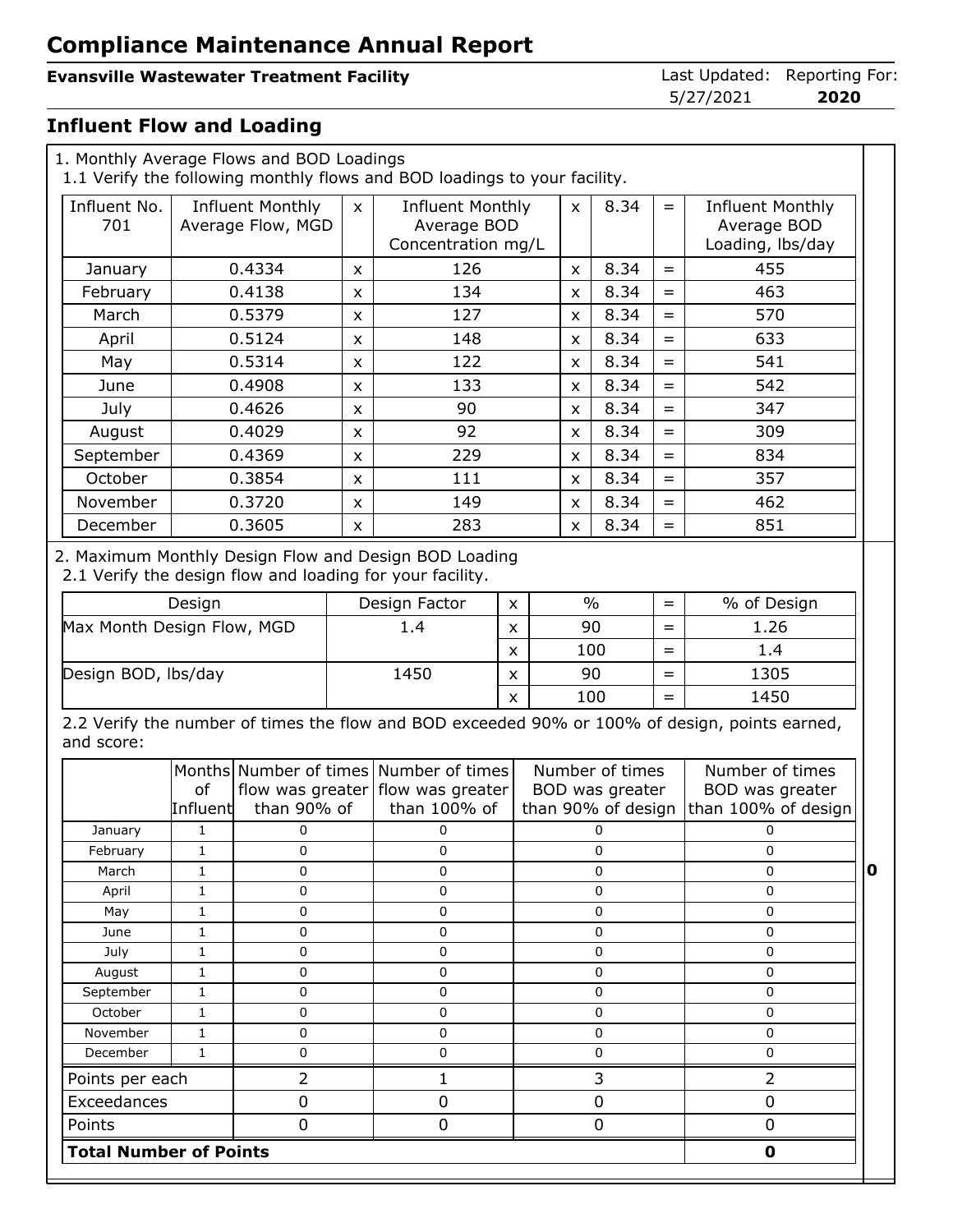| <b>Evansville Wastewater Treatment Facility</b>                                                                                         |                                                        |                                                                                                                                                                                                   | Last Updated: Reporting For:<br>5/27/2021 | 2020 |  |
|-----------------------------------------------------------------------------------------------------------------------------------------|--------------------------------------------------------|---------------------------------------------------------------------------------------------------------------------------------------------------------------------------------------------------|-------------------------------------------|------|--|
| 3. Flow Meter<br>3.1 Was the influent flow meter calibrated in the last year?<br>$\bullet$ Yes<br>o No<br>If No, please explain:        | Enter last calibration date (MM/DD/YYYY)<br>2020-10-09 |                                                                                                                                                                                                   |                                           |      |  |
| 4. Sewer Use Ordinance<br>industries, commercial users, hauled waste, or residences?<br>$\bullet$ Yes<br>o No<br>If No, please explain: |                                                        | 4.1 Did your community have a sewer use ordinance that limited or prohibited the discharge of<br>excessive conventional pollutants ((C)BOD, SS, or pH) or toxic substances to the sewer from      |                                           |      |  |
| 4.2 Was it necessary to enforce the ordinance?<br>o Yes<br>$\bullet$ No<br>If Yes, please explain:                                      |                                                        |                                                                                                                                                                                                   |                                           |      |  |
| 5. Septage Receiving<br>5.1 Did you have requests to receive septage at your facility?<br>Septic Tanks                                  | <b>Holding Tanks</b>                                   | <b>Grease Traps</b>                                                                                                                                                                               |                                           |      |  |
| o Yes                                                                                                                                   | o Yes                                                  | o Yes                                                                                                                                                                                             |                                           |      |  |
| $\bullet$ No                                                                                                                            | $\bullet$ No                                           | $\bullet$ No                                                                                                                                                                                      |                                           |      |  |
| Septic Tanks<br>o Yes<br>$\bullet$ No                                                                                                   |                                                        | 5.2 Did you receive septage at your faclity? If yes, indicate volume in gallons.<br>gallons                                                                                                       |                                           |      |  |
| <b>Holding Tanks</b><br>o Yes<br>$\bullet$ No                                                                                           |                                                        | gallons                                                                                                                                                                                           |                                           |      |  |
| Grease Traps<br>o Yes<br>$\bullet$ No<br>any of these wastes.                                                                           |                                                        | gallons<br>5.2.1 If yes to any of the above, please explain if plant performance is affected when receiving                                                                                       |                                           |      |  |
|                                                                                                                                         |                                                        |                                                                                                                                                                                                   |                                           |      |  |
| 6. Pretreatment<br>commercial or industrial discharges in the last year?<br>o Yes<br>$\bullet$ No                                       |                                                        | 6.1 Did your facility experience operational problems, permit violations, biosolids quality concerns,<br>or hazardous situations in the sewer system or treatment plant that were attributable to |                                           |      |  |
|                                                                                                                                         |                                                        | If yes, describe the situation and your community's response.                                                                                                                                     |                                           |      |  |
|                                                                                                                                         |                                                        |                                                                                                                                                                                                   |                                           |      |  |

6.2 Did your facility accept hauled industrial wastes, landfill leachate, etc.?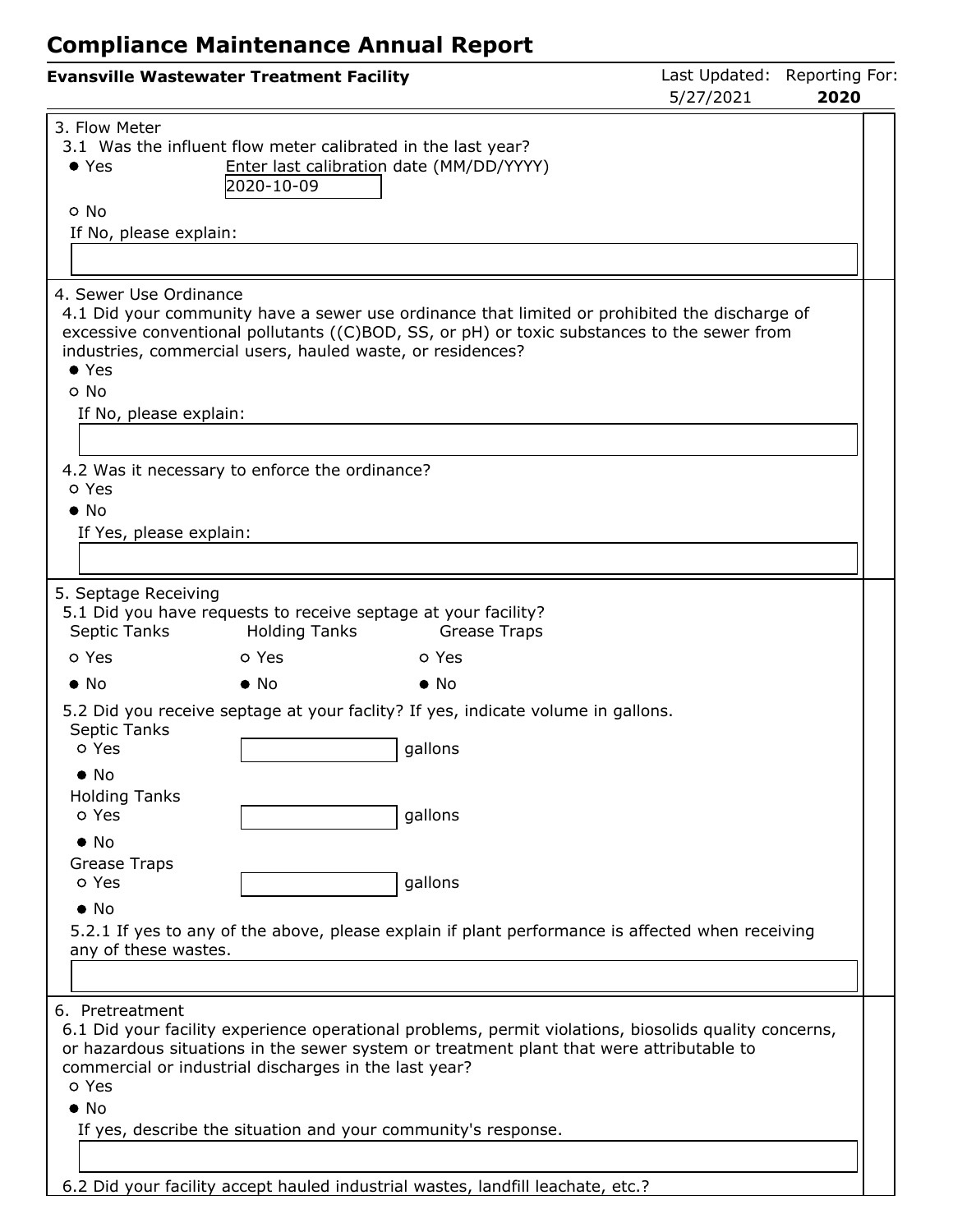| <b>Evansville Wastewater Treatment Facility</b> | Last Updated: Reporting For: |      |
|-------------------------------------------------|------------------------------|------|
|                                                 | 5/27/2021                    | 2020 |

| .,<br>۰. |
|----------|
|          |

No

If yes, describe the types of wastes received and any procedures or other restrictions that were in place to protect the facility from the discharge of hauled industrial wastes.

| <b>Total Points Generated</b>        |  |
|--------------------------------------|--|
| Score (100 - Total Points Generated) |  |
| <b>Section Grade</b>                 |  |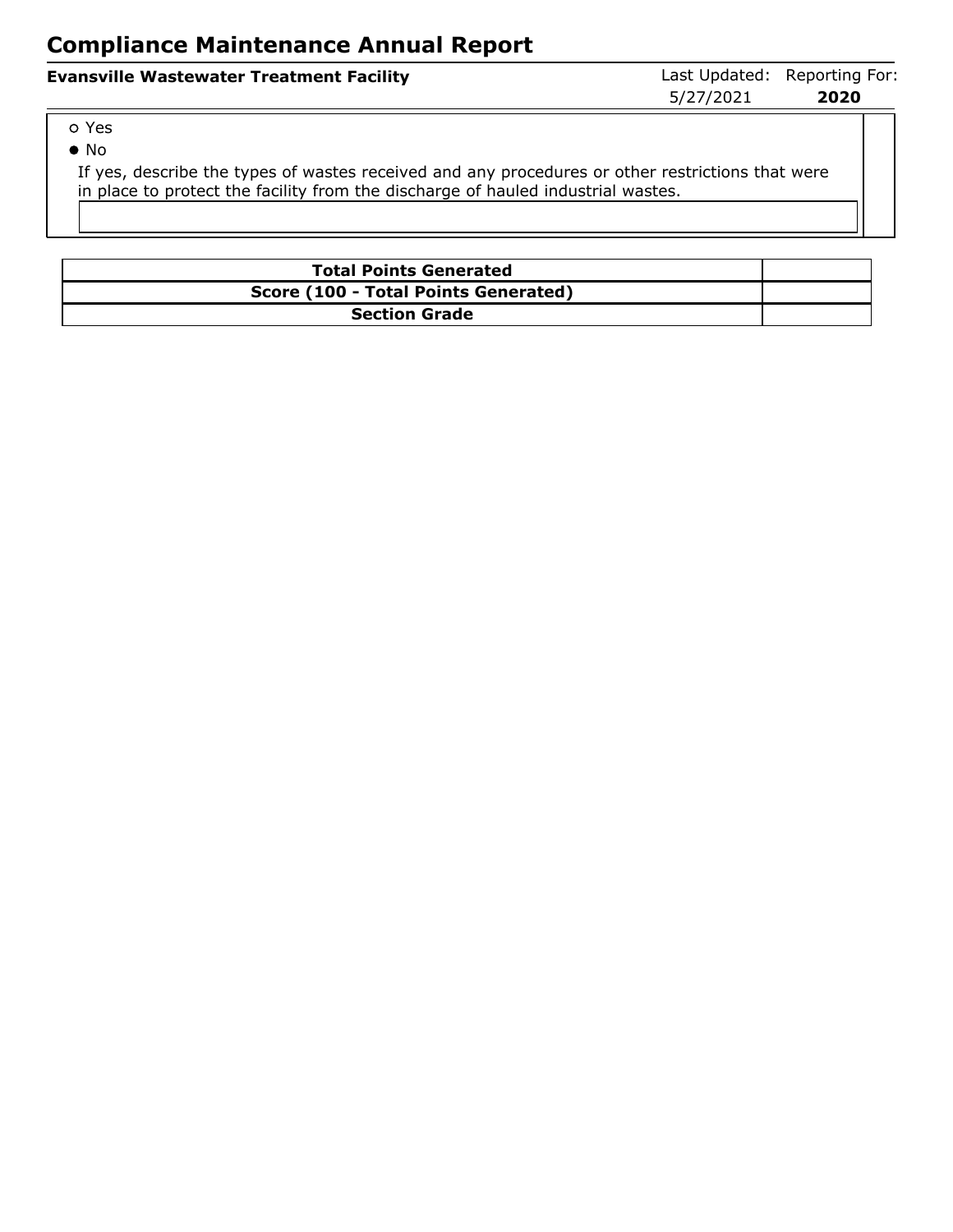#### **Evansville Wastewater Treatment Facility Last Updated: Reporting For: Evansville Wastewater Treatment Facility**

5/27/2021 **2020**

#### **Effluent Quality and Plant Performance (BOD/CBOD)**

| 1. Effluent (C)BOD Results |  |
|----------------------------|--|
|----------------------------|--|

1.1 Verify the following monthly average effluent values, exceedances, and points for BOD or CBOD

| Outfall No.                                                                                                                                                                                                                                                                                                                                                                                                                            | Monthly      | 90% of        | Effluent Monthly                                       | Months of    | Permit Limit   | 90% Permit     |   |  |
|----------------------------------------------------------------------------------------------------------------------------------------------------------------------------------------------------------------------------------------------------------------------------------------------------------------------------------------------------------------------------------------------------------------------------------------|--------------|---------------|--------------------------------------------------------|--------------|----------------|----------------|---|--|
| 001                                                                                                                                                                                                                                                                                                                                                                                                                                    | Average      | Permit Limit  | Average (mg/L)                                         | Discharge    | Exceedance     | Limit          |   |  |
|                                                                                                                                                                                                                                                                                                                                                                                                                                        | Limit (mg/L) | $> 10$ (mg/L) |                                                        | with a Limit |                | Exceedance     |   |  |
| January                                                                                                                                                                                                                                                                                                                                                                                                                                | 50           | 45            | 4                                                      | $\mathbf{1}$ | $\mathbf 0$    | $\mathbf 0$    |   |  |
| February                                                                                                                                                                                                                                                                                                                                                                                                                               | 50           | 45            | 6                                                      | $\mathbf{1}$ | $\overline{0}$ | 0              |   |  |
| March                                                                                                                                                                                                                                                                                                                                                                                                                                  | 50           | 45            | $\overline{4}$                                         | $\mathbf{1}$ | 0              | $\mathbf 0$    |   |  |
| April                                                                                                                                                                                                                                                                                                                                                                                                                                  | 50           | 45            | 5                                                      | $\mathbf{1}$ | $\overline{0}$ | $\overline{0}$ |   |  |
| May                                                                                                                                                                                                                                                                                                                                                                                                                                    | 50           | 45            | 3                                                      | $\mathbf{1}$ | $\mathbf 0$    | $\mathbf 0$    |   |  |
| June                                                                                                                                                                                                                                                                                                                                                                                                                                   | 50           | 45            | 3                                                      | $\mathbf{1}$ | $\overline{0}$ | 0              |   |  |
| July                                                                                                                                                                                                                                                                                                                                                                                                                                   | 50           | 45            | $\overline{2}$                                         | $\mathbf{1}$ | $\mathbf 0$    | $\mathbf 0$    |   |  |
| August                                                                                                                                                                                                                                                                                                                                                                                                                                 | 50           | 45            | $\mathbf{1}$                                           | $\mathbf{1}$ | $\overline{0}$ | $\overline{0}$ |   |  |
| September                                                                                                                                                                                                                                                                                                                                                                                                                              | 50           | 45            | $\mathbf{1}$                                           | $\mathbf{1}$ | 0              | $\mathbf 0$    |   |  |
| October                                                                                                                                                                                                                                                                                                                                                                                                                                | 50           | 45            | $\mathbf{1}$                                           | $\mathbf{1}$ | $\overline{0}$ | 0              | 0 |  |
| November                                                                                                                                                                                                                                                                                                                                                                                                                               | 50           | 45            | 1                                                      | $\mathbf{1}$ | $\mathbf 0$    | $\mathbf 0$    |   |  |
| December                                                                                                                                                                                                                                                                                                                                                                                                                               | 50           | 45            | $\overline{2}$                                         | $\mathbf{1}$ | 0              | $\mathbf 0$    |   |  |
|                                                                                                                                                                                                                                                                                                                                                                                                                                        |              |               | * Equals limit if limit is $\leq$ = 10                 |              |                |                |   |  |
| Months of discharge/yr                                                                                                                                                                                                                                                                                                                                                                                                                 |              |               |                                                        | 12           |                |                |   |  |
|                                                                                                                                                                                                                                                                                                                                                                                                                                        |              |               | Points per each exceedance with 12 months of discharge |              | $\overline{7}$ | 3              |   |  |
| Exceedances                                                                                                                                                                                                                                                                                                                                                                                                                            |              |               |                                                        |              | $\overline{0}$ | 0              |   |  |
| $\overline{0}$<br>0<br>Points                                                                                                                                                                                                                                                                                                                                                                                                          |              |               |                                                        |              |                |                |   |  |
| Total number of points<br>$\mathbf 0$                                                                                                                                                                                                                                                                                                                                                                                                  |              |               |                                                        |              |                |                |   |  |
| NOTE: For systems that discharge intermittently to state waters, the points per monthly<br>exceedance for this section shall be based upon a multiplication factor of 12 months divided by<br>the number of months of discharge. Example: For a wastewater facility discharging only 6 months<br>of the year, the multiplication factor is $12/6 = 2.0$<br>1.2 If any violations occurred, what action was taken to regain compliance? |              |               |                                                        |              |                |                |   |  |
| 2. Flow Meter Calibration<br>2.1 Was the effluent flow meter calibrated in the last year?<br>Enter last calibration date (MM/DD/YYYY)<br>o Yes<br>$\bullet$ No<br>If No, please explain:<br>Effluent flow is calculated from measuring elevation and referring to the calibration chart.                                                                                                                                               |              |               |                                                        |              |                |                |   |  |
| 3. Treatment Problems<br>3.1 What problems, if any, were experienced over the last year that threatened treatment?<br>None                                                                                                                                                                                                                                                                                                             |              |               |                                                        |              |                |                |   |  |
| 4. Other Monitoring and Limits<br>4.1 At any time in the past year was there an exceedance of a permit limit for any other pollutants<br>such as chlorides, pH, residual chlorine, fecal coliform, or metals?<br>o Yes<br>$\bullet$ No                                                                                                                                                                                                 |              |               |                                                        |              |                |                |   |  |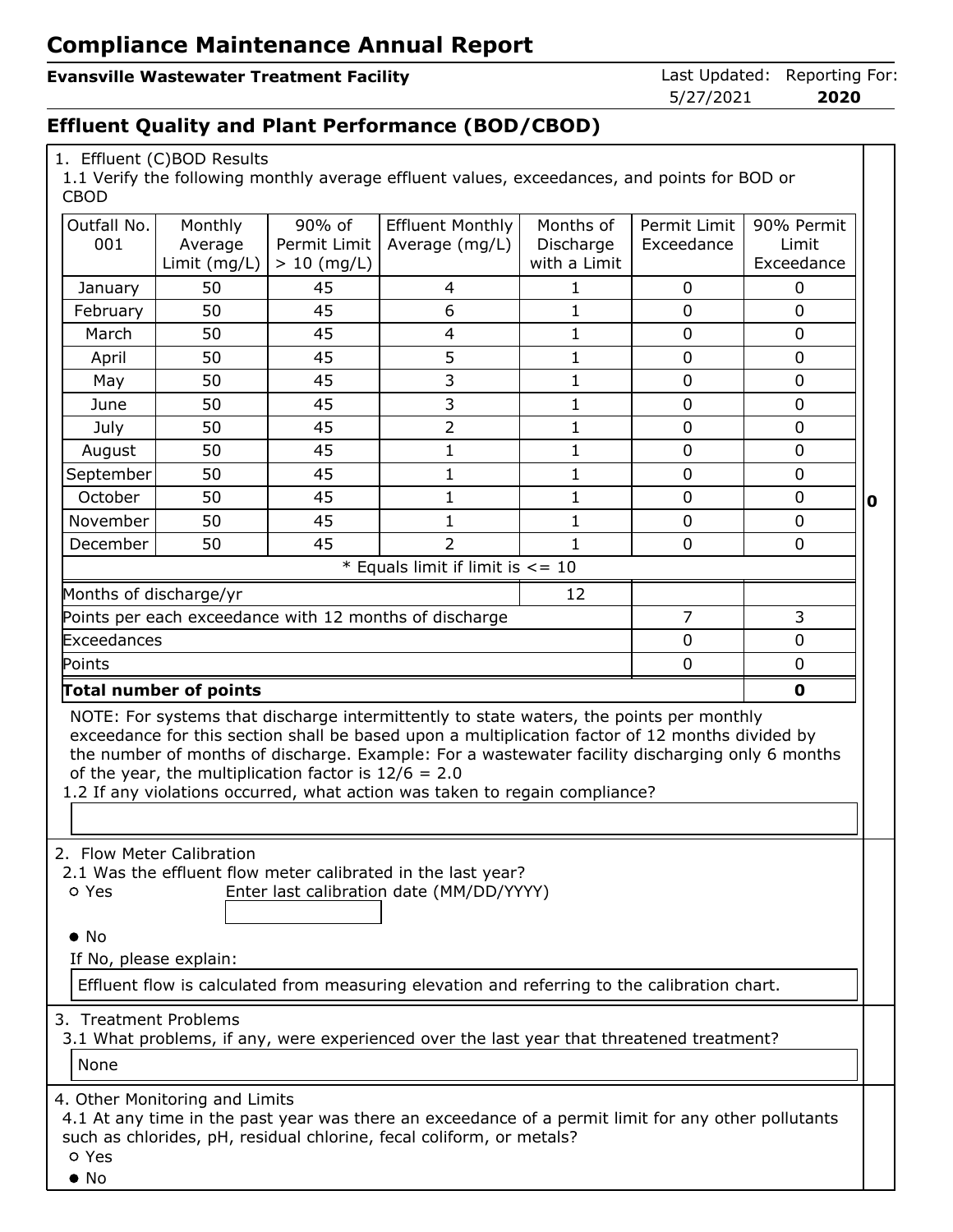#### **Evansville Wastewater Treatment Facility Last Updated: Reporting For: Evansville Wastewater Treatment Facility** 5/27/2021 **2020**

#### If Yes, please explain:

4.2 At any time in the past year was there a failure of an effluent acute or chronic whole effluent toxicity (WET) test?

Yes

• No

If Yes, please explain:

4.3 If the biomonitoring (WET) test did not pass, were steps taken to identify and/or reduce source(s) of toxicity?

Yes

No

 $\bullet$  N/A

Please explain unless not applicable:

| <b>Total Points Generated</b>        |  |
|--------------------------------------|--|
| Score (100 - Total Points Generated) |  |
| <b>Section Grade</b>                 |  |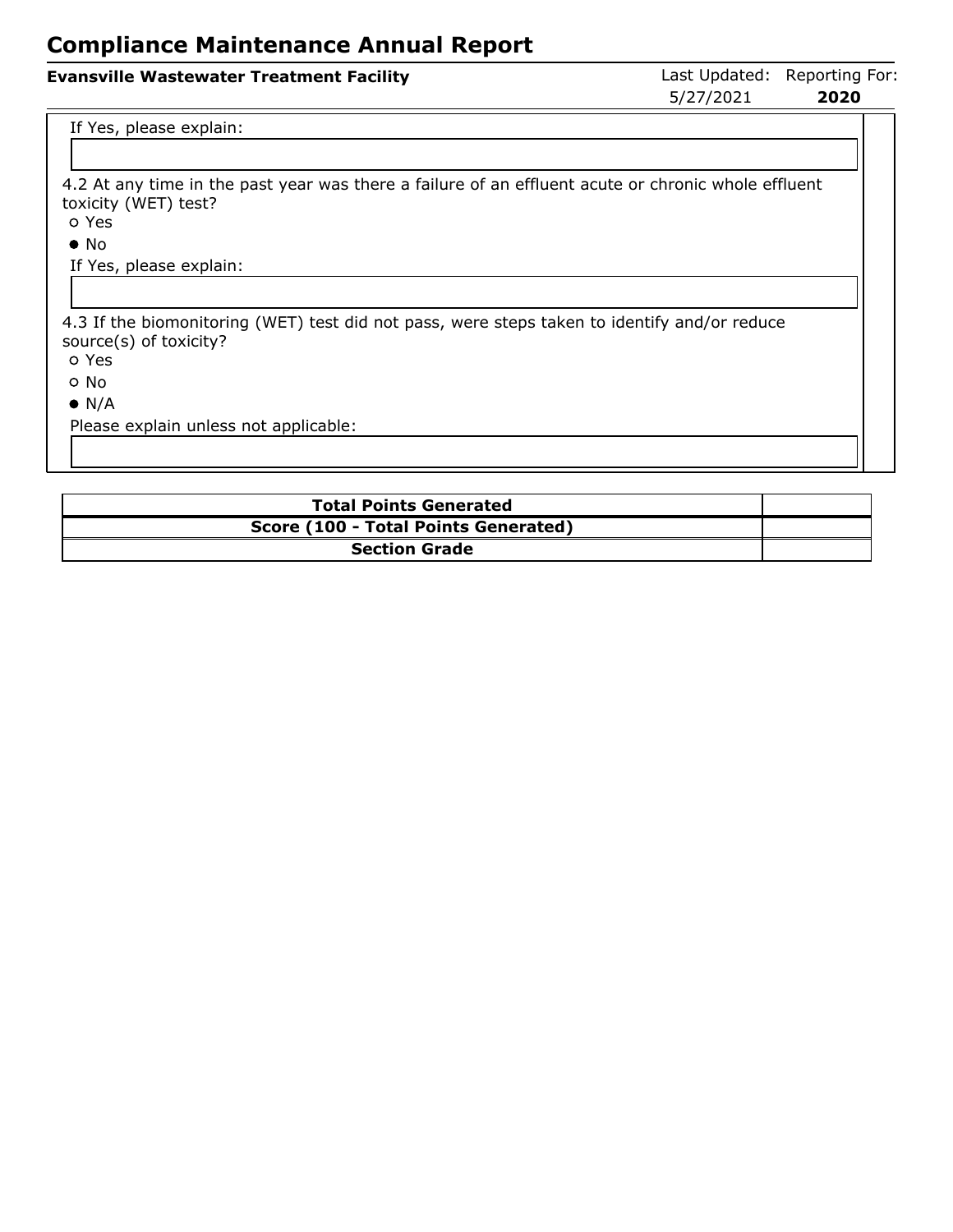#### **Evansville Wastewater Treatment Facility Last Updated: Reporting For: Evansville Wastewater Treatment Facility**

5/27/2021 **2020**

#### **Effluent Quality and Plant Performance (Total Nitrogen)**

|  | 1. Effluent Total Nitrogen Results |  |
|--|------------------------------------|--|
|  |                                    |  |

1.1 Verify the following monthly average effluent values, exceedances, and points for Total N

| Outfall No. 001                                       | Monthly Average N<br>Limit (mg/L) | <b>Effluent Monthly</b><br>Average N (mg/L)             | Months of<br>Discharge with a<br>Limit                                                                                                                                                                                                                                                                                                                                                  | Permit Limit<br>Exceedance |
|-------------------------------------------------------|-----------------------------------|---------------------------------------------------------|-----------------------------------------------------------------------------------------------------------------------------------------------------------------------------------------------------------------------------------------------------------------------------------------------------------------------------------------------------------------------------------------|----------------------------|
| January                                               | 10                                | 7.572                                                   | 1                                                                                                                                                                                                                                                                                                                                                                                       | 0                          |
| February                                              | 10                                | 8.225                                                   | $\mathbf{1}$                                                                                                                                                                                                                                                                                                                                                                            | 0                          |
| March                                                 | 10                                | 8.41                                                    | $\mathbf{1}$                                                                                                                                                                                                                                                                                                                                                                            | $\mathbf 0$                |
| April                                                 | 10                                | 6.733                                                   | 1                                                                                                                                                                                                                                                                                                                                                                                       | $\mathbf 0$                |
| May                                                   | 10                                | 8.184                                                   | $\mathbf 1$                                                                                                                                                                                                                                                                                                                                                                             | 0                          |
| June                                                  | 10                                | 6.676                                                   | $\mathbf{1}$                                                                                                                                                                                                                                                                                                                                                                            | $\mathbf 0$                |
| July                                                  | 10                                | 8.729                                                   | 1                                                                                                                                                                                                                                                                                                                                                                                       | 0                          |
| August                                                | 10                                | 7.538                                                   | $\mathbf{1}$                                                                                                                                                                                                                                                                                                                                                                            | 0                          |
| September                                             | 10                                | 10.439                                                  | $\mathbf{1}$                                                                                                                                                                                                                                                                                                                                                                            | $\mathbf{1}$               |
| October                                               | 10                                | 6.364                                                   | 1                                                                                                                                                                                                                                                                                                                                                                                       | 0                          |
| November                                              | 10                                | 8.305                                                   | 1                                                                                                                                                                                                                                                                                                                                                                                       | 0                          |
| December                                              | 10                                | 8.214                                                   | $\mathbf{1}$                                                                                                                                                                                                                                                                                                                                                                            | 0                          |
| Months of Discharge/yr                                |                                   |                                                         | 12                                                                                                                                                                                                                                                                                                                                                                                      |                            |
|                                                       |                                   | Points per each exceedance with 12 months of discharge: |                                                                                                                                                                                                                                                                                                                                                                                         | 10                         |
| Exceedances                                           |                                   |                                                         |                                                                                                                                                                                                                                                                                                                                                                                         | 1                          |
| <b>Total Number of Points</b>                         |                                   |                                                         |                                                                                                                                                                                                                                                                                                                                                                                         | 10                         |
| the number of months of discharge.<br>is $12/6 = 2.0$ |                                   |                                                         | NOTE: For systems that discharge intermittently to waters of the state, the points per monthly<br>exceedance for this section shall be based upon a multiplication factor of 12 months divided by<br>Example: For a wastewater facility discharging only 6 months of the year, the multiplication factor<br>1.2 If any violations occurred, what action was taken to regain compliance? |                            |

working properly the problem was resolved. We also plan to have our anoxic basin cleaned out this summer. We are hoping that helps with our TN as well.

| <b>Total Points Generated</b>        |  |
|--------------------------------------|--|
| Score (100 - Total Points Generated) |  |
| <b>Section Grade</b>                 |  |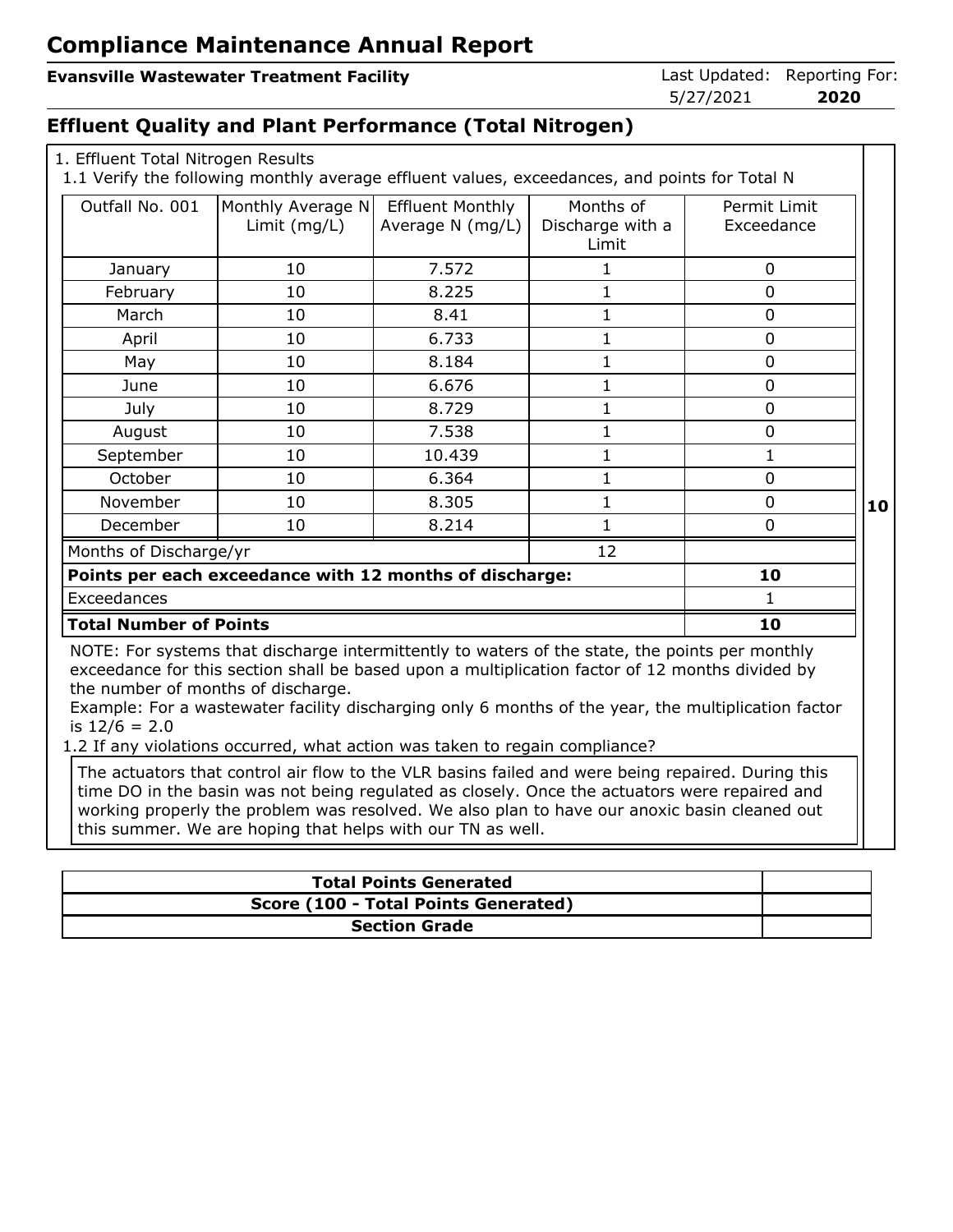### **Evansville Wastewater Treatment Facility Last Updated: Reporting For:**

5/27/2021 **2020**

## **Groundwater Quality**

| 1. Groundwater Quality Standards<br>1.1 At any time in the past year were there Preventative Action Limit (PAL) or Alternative<br>Concentration Limit (ACL) exceedances of public health and welfare parameters in any<br>groundwater monitoring wells downgradient of the discharge location?<br>o Yes                                                                                                                                             |   |
|-----------------------------------------------------------------------------------------------------------------------------------------------------------------------------------------------------------------------------------------------------------------------------------------------------------------------------------------------------------------------------------------------------------------------------------------------------|---|
| $\bullet$ No                                                                                                                                                                                                                                                                                                                                                                                                                                        |   |
| If Yes, please list the exceedances in each downgradient well:                                                                                                                                                                                                                                                                                                                                                                                      |   |
|                                                                                                                                                                                                                                                                                                                                                                                                                                                     |   |
|                                                                                                                                                                                                                                                                                                                                                                                                                                                     |   |
| 1.2 At any time in the past year were there Enforcement Standard (ES) or ES Alternative<br>Concentration Limit (ACL) exceedances in any groundwater monitoring well downgradient of the<br>discharge location?<br>o Yes (20 points)                                                                                                                                                                                                                 |   |
| • No (If no, proceed to question 1.3)                                                                                                                                                                                                                                                                                                                                                                                                               |   |
| o N/A - Based on a Department confirmation that the hydrogeologic situation is, in effect, a diffuse<br>surface water discharge system.                                                                                                                                                                                                                                                                                                             |   |
| If Yes, please list the exceedances in each well:                                                                                                                                                                                                                                                                                                                                                                                                   | O |
|                                                                                                                                                                                                                                                                                                                                                                                                                                                     |   |
| 1.3 At any time in the past year were there Enforcement Standard (ES) or ES Alternative                                                                                                                                                                                                                                                                                                                                                             |   |
| Concentration Limit (ACL) exceedances at any point of standards application monitoring well? Point<br>of standards application monitoring wells are those wells used to determine if an ES or ACL has<br>been exceeded at any one or more of the following: 1) Any point of groundwater use; 2) Any point<br>beyond the property boundary on which the facility is located; 3) Any point beyond the design<br>management zone.<br>O Yes (10 points) |   |
| $\bullet$ No                                                                                                                                                                                                                                                                                                                                                                                                                                        |   |
| o N/A - Based on a Department confirmation that the hydrogeologic situation is, in effect, a diffuse<br>surface water discharge system rather than a discharge system potentially impacting the<br>groundwater beyond a groundwater compliance boundary. In this case the facility may have<br>received an NR 140.28 exemption.<br>If Yes, please list the exceedances in each well:                                                                |   |
|                                                                                                                                                                                                                                                                                                                                                                                                                                                     |   |
|                                                                                                                                                                                                                                                                                                                                                                                                                                                     |   |
| 2. Groundwater Evaluation Report<br>2.1 Has a comprehensive Groundwater Compliance Evaluation Report been done by either your<br>consultant or the Department?                                                                                                                                                                                                                                                                                      |   |
| o Yes<br>Date:                                                                                                                                                                                                                                                                                                                                                                                                                                      |   |
|                                                                                                                                                                                                                                                                                                                                                                                                                                                     |   |
| $\bullet$ No                                                                                                                                                                                                                                                                                                                                                                                                                                        |   |
| If yes, what were the findings:                                                                                                                                                                                                                                                                                                                                                                                                                     |   |
|                                                                                                                                                                                                                                                                                                                                                                                                                                                     |   |
|                                                                                                                                                                                                                                                                                                                                                                                                                                                     |   |

| <b>Total Points Generated</b>        |  |
|--------------------------------------|--|
| Score (100 - Total Points Generated) |  |
| <b>Section Grade</b>                 |  |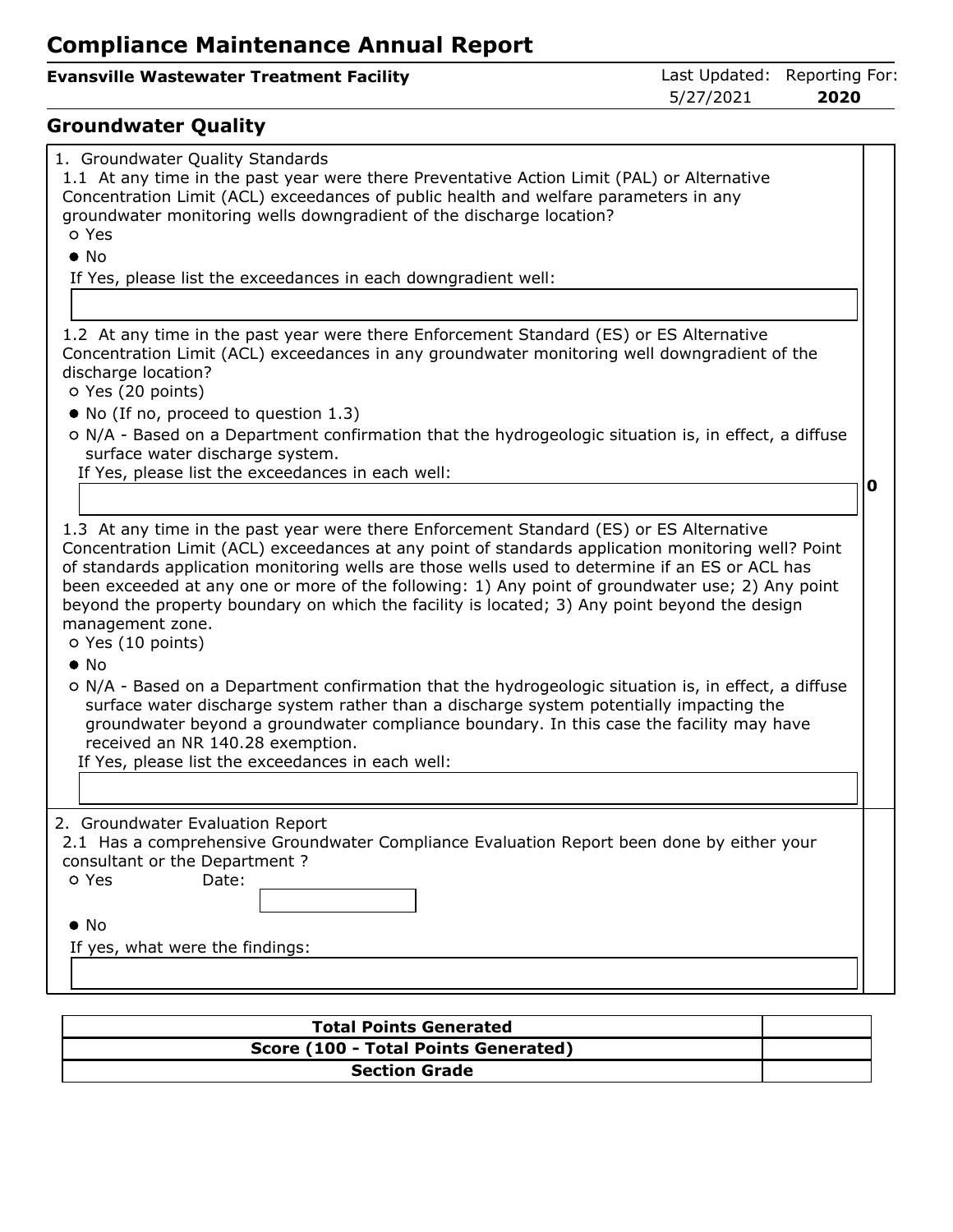**Evansville Wastewater Treatment Facility Last Updated: Reporting For:**<br>Examsville Wastewater Treatment Facility<br>5/27/2021 **2020** 5/27/2021 **2020**

## **Biosolids Quality and Management**

| 1. Biosolids Use/Disposal<br>1.1 How did you use or dispose of your biosolids? (Check all that apply)<br>$\Box$ Land applied under your permit<br>$\Box$ Publicly Distributed Exceptional Quality Biosolids<br>$\boxtimes$ Hauled to another permitted facility<br>$\Box$ Landfilled<br>$\Box$ Incinerated<br>$\Box$ Other<br>NOTE: If you did not remove biosolids from your system, please describe your system type such<br>as lagoons, reed beds, recirculating sand filters, etc.<br>1.1.1 If you checked Other, please describe: |       |          |                        |     |     |     |     |                     |     |     |     |     |     |            |     |               |             |
|----------------------------------------------------------------------------------------------------------------------------------------------------------------------------------------------------------------------------------------------------------------------------------------------------------------------------------------------------------------------------------------------------------------------------------------------------------------------------------------------------------------------------------------|-------|----------|------------------------|-----|-----|-----|-----|---------------------|-----|-----|-----|-----|-----|------------|-----|---------------|-------------|
| 3. Biosolids Metals                                                                                                                                                                                                                                                                                                                                                                                                                                                                                                                    |       |          |                        |     |     |     |     |                     |     |     |     |     |     |            |     |               |             |
|                                                                                                                                                                                                                                                                                                                                                                                                                                                                                                                                        |       |          |                        |     |     |     |     |                     |     |     |     |     |     |            |     |               |             |
| Number of biosolids outfalls in your WPDES permit:                                                                                                                                                                                                                                                                                                                                                                                                                                                                                     |       |          |                        |     |     |     |     |                     |     |     |     |     |     |            |     |               |             |
| 3.1 For each outfall tested, verify the biosolids metal quality values for your facility during the last                                                                                                                                                                                                                                                                                                                                                                                                                               |       |          |                        |     |     |     |     |                     |     |     |     |     |     |            |     |               |             |
| calendar year.                                                                                                                                                                                                                                                                                                                                                                                                                                                                                                                         |       |          |                        |     |     |     |     |                     |     |     |     |     |     |            |     |               |             |
|                                                                                                                                                                                                                                                                                                                                                                                                                                                                                                                                        |       |          |                        |     |     |     |     |                     |     |     |     |     |     |            |     |               |             |
| Outfall No. 003 - Screw Press Sludge (Cake)                                                                                                                                                                                                                                                                                                                                                                                                                                                                                            |       |          |                        |     |     |     |     |                     |     |     |     |     |     |            |     |               |             |
| Parameter                                                                                                                                                                                                                                                                                                                                                                                                                                                                                                                              |       |          | 80%   H.Q. Ceiling Jan | Feb | Mar | Apr | May | Jun                 | Jul | Aug | Sep | Oct | Nov | <b>Dec</b> | 80% | High          | Ceiling     |
|                                                                                                                                                                                                                                                                                                                                                                                                                                                                                                                                        | οf    | Limit    | Limit                  |     |     |     |     |                     |     |     |     |     |     |            |     | Value Quality |             |
| Arsenic                                                                                                                                                                                                                                                                                                                                                                                                                                                                                                                                | Limit | 41       | 75                     |     |     |     |     | $1.601\overline{8}$ |     |     |     |     |     |            |     | 0             | 0           |
| Cadmium                                                                                                                                                                                                                                                                                                                                                                                                                                                                                                                                |       | 39       | 85                     |     |     |     |     | $<$ 6.08            |     |     |     |     |     |            |     | $\Omega$      | 0           |
| Copper                                                                                                                                                                                                                                                                                                                                                                                                                                                                                                                                 |       | 1500     | 4300                   |     |     |     |     | 909                 |     |     |     |     |     |            |     | 0             | 0           |
| Lead                                                                                                                                                                                                                                                                                                                                                                                                                                                                                                                                   |       | 300      | 840                    |     |     |     |     | 32                  |     |     |     |     |     |            |     | 0             | 0           |
| Mercury                                                                                                                                                                                                                                                                                                                                                                                                                                                                                                                                |       | 17       | 57                     |     |     |     |     | .63                 |     |     |     |     |     |            |     | $\mathbf{0}$  | 0           |
|                                                                                                                                                                                                                                                                                                                                                                                                                                                                                                                                        | 60    |          | 75                     |     |     |     |     | 7.1                 |     |     |     |     |     |            | 0   |               | 0           |
| Molybdenum<br><b>Nickel</b>                                                                                                                                                                                                                                                                                                                                                                                                                                                                                                            | 336   |          | 420                    |     |     |     |     | <9.12               |     |     |     |     |     |            | 0   |               | 0           |
|                                                                                                                                                                                                                                                                                                                                                                                                                                                                                                                                        |       |          |                        |     |     |     |     |                     |     |     |     |     |     |            |     |               |             |
| Selenium                                                                                                                                                                                                                                                                                                                                                                                                                                                                                                                               | 80    |          | 100                    |     |     |     |     | 8.4802              |     |     |     |     |     |            | 0   |               | 0           |
| Zinc                                                                                                                                                                                                                                                                                                                                                                                                                                                                                                                                   |       | 2800     | 7500                   |     |     |     |     | 793                 |     |     |     |     |     |            |     | 0             | 0           |
| Outfall No. 004 - Drying Bed Sludge (Cake)                                                                                                                                                                                                                                                                                                                                                                                                                                                                                             |       |          |                        |     |     |     |     |                     |     |     |     |     |     |            |     |               |             |
| Parameter                                                                                                                                                                                                                                                                                                                                                                                                                                                                                                                              |       | 80% H.Q. | Ceiling Jan            | Feb | Mar | Apr | May | Jun                 | Jul | Aug | Sep | Oct | Nov | Dec        | 80% | High          | Ceiling     |
|                                                                                                                                                                                                                                                                                                                                                                                                                                                                                                                                        | οf    |          | Limit   Limit          |     |     |     |     |                     |     |     |     |     |     |            |     | Value Quality |             |
| Arsenic                                                                                                                                                                                                                                                                                                                                                                                                                                                                                                                                | Limit | 41       | 75                     |     |     |     |     | 0                   |     |     |     |     |     |            |     | 0             | $\mathbf 0$ |
| Cadmium                                                                                                                                                                                                                                                                                                                                                                                                                                                                                                                                |       | 39       | 85                     |     |     |     |     | 0                   |     |     |     |     |     |            |     | 0             | 0           |
|                                                                                                                                                                                                                                                                                                                                                                                                                                                                                                                                        |       | 1500     | 4300                   |     |     |     |     | 0                   |     |     |     |     |     |            |     | 0             | 0           |
| Copper<br>Lead                                                                                                                                                                                                                                                                                                                                                                                                                                                                                                                         |       | 300      | 840                    |     |     |     |     | 0                   |     |     |     |     |     |            |     | 0             | 0           |
|                                                                                                                                                                                                                                                                                                                                                                                                                                                                                                                                        |       | 17       |                        |     |     |     |     |                     |     |     |     |     |     |            |     |               | $\mathbf 0$ |
| Mercury                                                                                                                                                                                                                                                                                                                                                                                                                                                                                                                                |       |          | 57                     |     |     |     |     | 0                   |     |     |     |     |     |            |     | 0             |             |
| Molybdenum                                                                                                                                                                                                                                                                                                                                                                                                                                                                                                                             | 60    |          | 75                     |     |     |     |     | 0                   |     |     |     |     |     |            | 0   |               | 0           |
| Nickel                                                                                                                                                                                                                                                                                                                                                                                                                                                                                                                                 | 336   |          | 420                    |     |     |     |     | 0                   |     |     |     |     |     |            | 0   |               | 0           |
| Selenium                                                                                                                                                                                                                                                                                                                                                                                                                                                                                                                               | 80    |          | 100                    |     |     |     |     | 0                   |     |     |     |     |     |            | 0   |               | 0           |
| Zinc                                                                                                                                                                                                                                                                                                                                                                                                                                                                                                                                   |       |          | 2800 7500              |     |     |     |     | 0                   |     |     |     |     |     |            |     | $\mathbf{0}$  | $\Omega$    |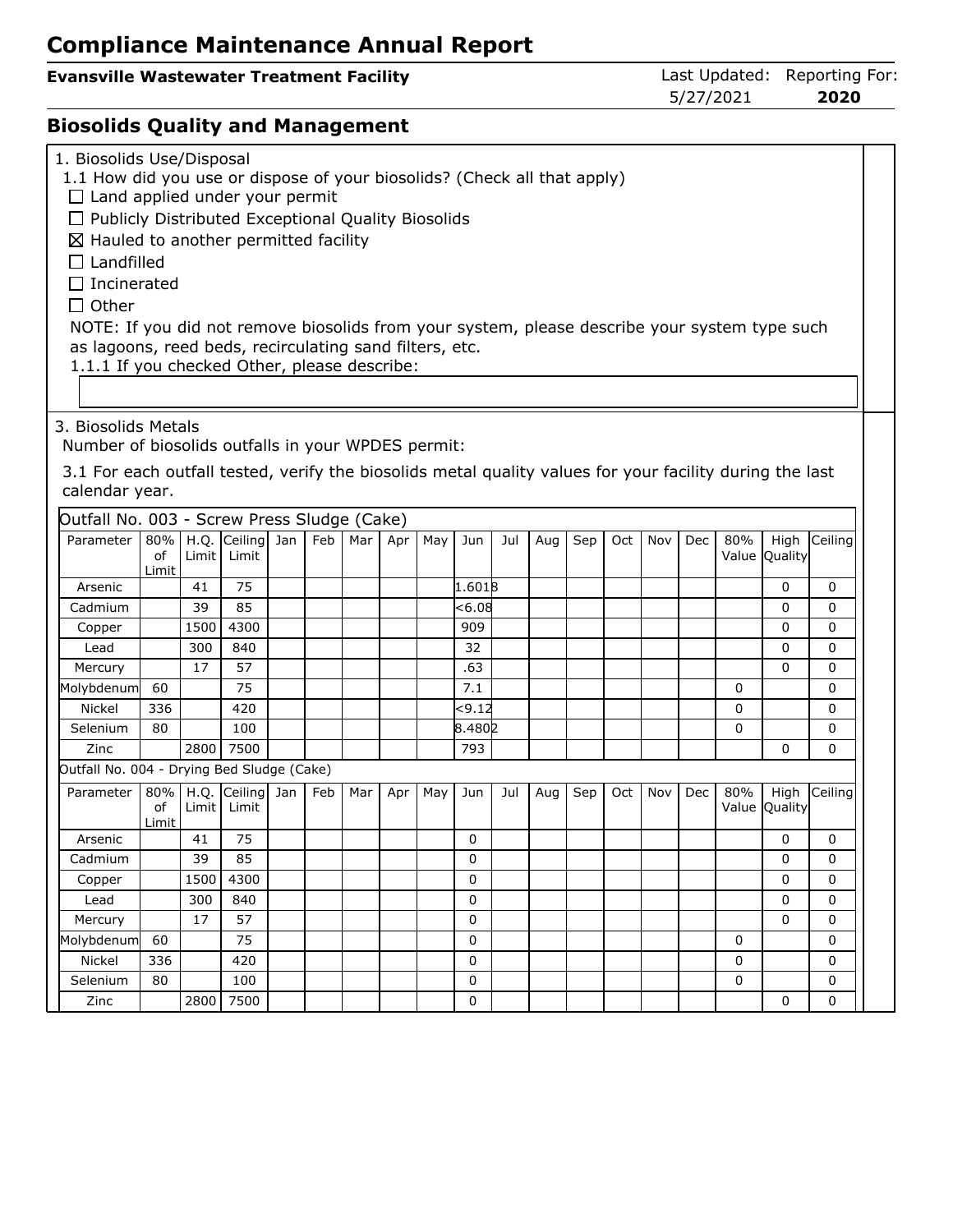# **Evansville Wastewater Treatment Facility Last Updated: Reporting For:**<br>
5/27/2021 **2020**

5/27/2021 **2020**

|                                                                                                                                                                                                                                                                                                                                                                                                                                                                                                                                                                                                                                                                                                                                                                                                                                                                 |                                           |      |                                         |     |     |     |     |     |     |     |     |     |     |     | <i>기 ㄴ!   ㄴ</i> ∪ㄴㅗ |                       |          |
|-----------------------------------------------------------------------------------------------------------------------------------------------------------------------------------------------------------------------------------------------------------------------------------------------------------------------------------------------------------------------------------------------------------------------------------------------------------------------------------------------------------------------------------------------------------------------------------------------------------------------------------------------------------------------------------------------------------------------------------------------------------------------------------------------------------------------------------------------------------------|-------------------------------------------|------|-----------------------------------------|-----|-----|-----|-----|-----|-----|-----|-----|-----|-----|-----|---------------------|-----------------------|----------|
| Outfall No. 002 - LAGOON SLUDGE (Liquid)                                                                                                                                                                                                                                                                                                                                                                                                                                                                                                                                                                                                                                                                                                                                                                                                                        |                                           |      |                                         |     |     |     |     |     |     |     |     |     |     |     |                     |                       |          |
| Parameter                                                                                                                                                                                                                                                                                                                                                                                                                                                                                                                                                                                                                                                                                                                                                                                                                                                       | of                                        |      | 80%   H.Q. Ceiling Jan<br>Limit   Limit | Feb | Mar | Apr | May | Jun | Jul | Aug | Sep | Oct | Nov | Dec | 80%                 | High<br>Value Quality | Ceiling  |
| Arsenic                                                                                                                                                                                                                                                                                                                                                                                                                                                                                                                                                                                                                                                                                                                                                                                                                                                         | Limit                                     | 41   | 75                                      |     |     |     |     | 0   |     |     |     |     |     |     |                     | 0                     | 0        |
| Cadmium                                                                                                                                                                                                                                                                                                                                                                                                                                                                                                                                                                                                                                                                                                                                                                                                                                                         |                                           |      |                                         |     |     |     |     |     |     |     |     |     |     |     |                     | 0                     | 0        |
| Copper                                                                                                                                                                                                                                                                                                                                                                                                                                                                                                                                                                                                                                                                                                                                                                                                                                                          |                                           | 1500 | 4300                                    |     |     |     |     | 0   |     |     |     |     |     |     |                     | 0                     | 0        |
| Lead                                                                                                                                                                                                                                                                                                                                                                                                                                                                                                                                                                                                                                                                                                                                                                                                                                                            |                                           | 300  | 840                                     |     |     |     |     | 0   |     |     |     |     |     |     |                     | 0                     | 0        |
| Mercury                                                                                                                                                                                                                                                                                                                                                                                                                                                                                                                                                                                                                                                                                                                                                                                                                                                         |                                           | 17   | 57                                      |     |     |     |     | 0   |     |     |     |     |     |     |                     | $\mathbf{0}$          | 0        |
| Molybdenum                                                                                                                                                                                                                                                                                                                                                                                                                                                                                                                                                                                                                                                                                                                                                                                                                                                      | 60                                        |      | 75                                      |     |     |     |     | 0   |     |     |     |     |     |     | 0                   |                       | 0        |
| Nickel                                                                                                                                                                                                                                                                                                                                                                                                                                                                                                                                                                                                                                                                                                                                                                                                                                                          | 336                                       |      | 420                                     |     |     |     |     | 0   |     |     |     |     |     |     | 0                   |                       | 0        |
| Selenium                                                                                                                                                                                                                                                                                                                                                                                                                                                                                                                                                                                                                                                                                                                                                                                                                                                        | 80                                        |      | 100                                     |     |     |     |     | 0   |     |     |     |     |     |     | 0                   |                       | 0        |
| Zinc                                                                                                                                                                                                                                                                                                                                                                                                                                                                                                                                                                                                                                                                                                                                                                                                                                                            |                                           | 2800 | 7500                                    |     |     |     |     | 0   |     |     |     |     |     |     |                     | 0                     | $\Omega$ |
| <b>Exceedence Points</b><br>$\bullet$ 0<br>$0 1-2$ (10 Points)<br>$0 > 2$ (15 Points)<br>3.1.2 If you exceeded the high quality limits, did you cumulatively track the metals loading at<br>each land application site? (check applicable box)<br>o Yes<br>O No (10 points)<br>• N/A - Did not exceed limits or no HQ limit applies (0 points)<br>O N/A - Did not land apply biosolids until limit was met (0 points)<br>3.1.3 Number of times any of the metals exceeded the ceiling limits $= 0$<br><b>Exceedence Points</b><br>$\bullet$ 0<br>$\circ$ 1<br>$0 > 1$ (15 Points)<br>3.1.4 Were biosolids land applied which exceeded the ceiling limit?<br>O Yes (20 Points)<br>• No (0 Points)<br>3.1.5 If any metal limit (high quality or ceiling) was exceeded at any time, what action was taken?<br>Has the source of the metals been identified?<br>N/A | (0 Points)<br>(0 Points)<br>$(10$ Points) |      |                                         |     |     |     |     |     |     |     |     |     |     |     |                     |                       |          |
| 6. Biosolids Storage<br>6.1 How many days of actual, current biosolids storage capacity did your wastewater treatment<br>facility have either on-site or off-site?<br>$\bullet$ >= 180 days (0 Points)<br>o 150 - 179 days (10 Points)<br>o 120 - 149 days (20 Points)<br>O 90 - 119 days (30 Points)<br>$0 < 90$ days (40 Points)<br>O N/A (0 Points)<br>6.2 If you checked N/A above, explain why.                                                                                                                                                                                                                                                                                                                                                                                                                                                            |                                           |      |                                         |     |     |     |     |     |     |     |     |     |     |     |                     |                       |          |
|                                                                                                                                                                                                                                                                                                                                                                                                                                                                                                                                                                                                                                                                                                                                                                                                                                                                 |                                           |      |                                         |     |     |     |     |     |     |     |     |     |     |     |                     |                       |          |
| 7. Issues<br>7.1 Describe any outstanding biosolids issues with treatment, use or overall management:                                                                                                                                                                                                                                                                                                                                                                                                                                                                                                                                                                                                                                                                                                                                                           |                                           |      |                                         |     |     |     |     |     |     |     |     |     |     |     |                     |                       |          |
| None                                                                                                                                                                                                                                                                                                                                                                                                                                                                                                                                                                                                                                                                                                                                                                                                                                                            |                                           |      |                                         |     |     |     |     |     |     |     |     |     |     |     |                     |                       |          |
|                                                                                                                                                                                                                                                                                                                                                                                                                                                                                                                                                                                                                                                                                                                                                                                                                                                                 |                                           |      |                                         |     |     |     |     |     |     |     |     |     |     |     |                     |                       |          |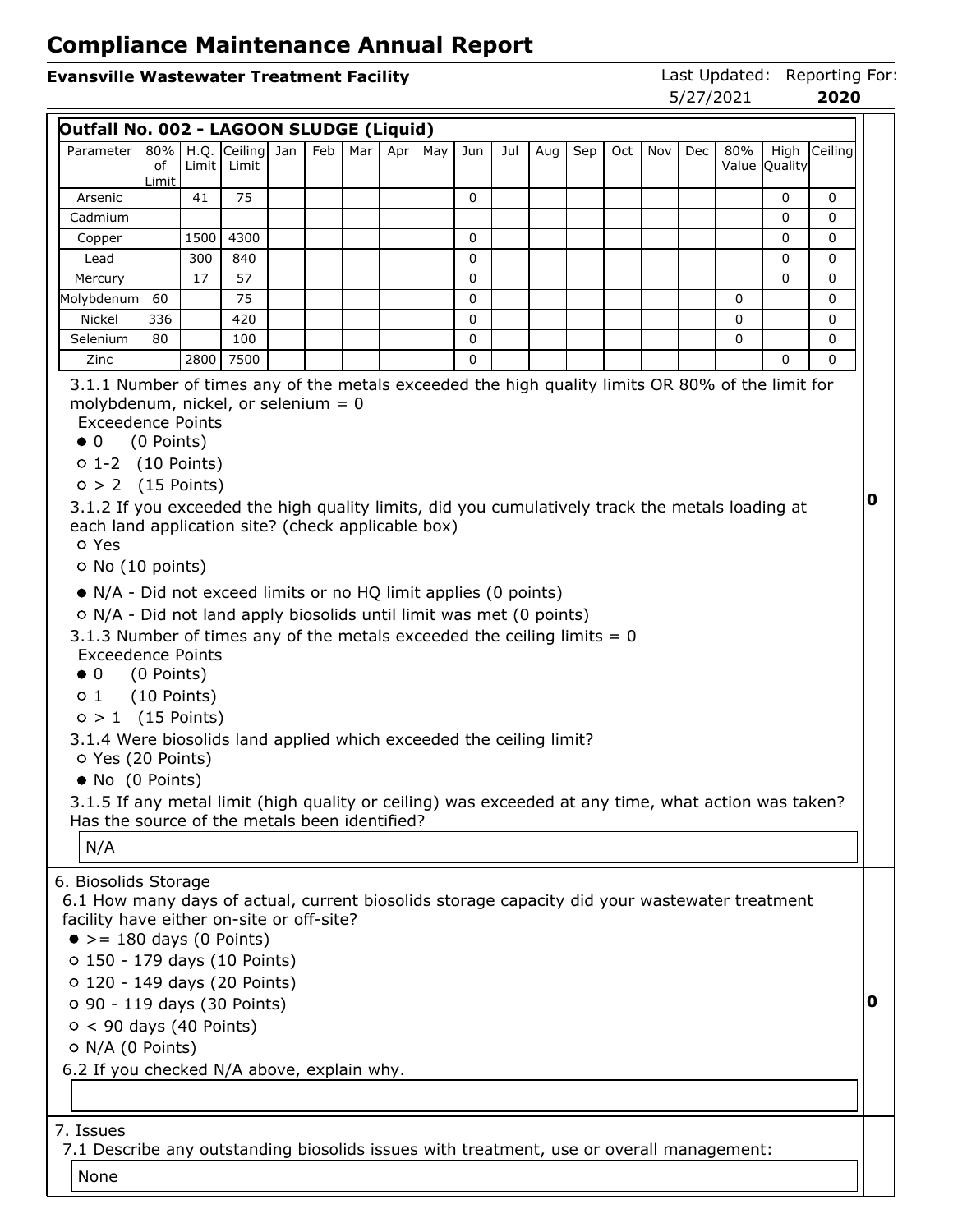| <b>Evansville Wastewater Treatment Facility</b> | Last Updated: Reporting For: |      |
|-------------------------------------------------|------------------------------|------|
|                                                 | 5/27/2021                    | 2020 |

| <b>Total Points Generated</b>        |  |
|--------------------------------------|--|
| Score (100 - Total Points Generated) |  |
| <b>Section Grade</b>                 |  |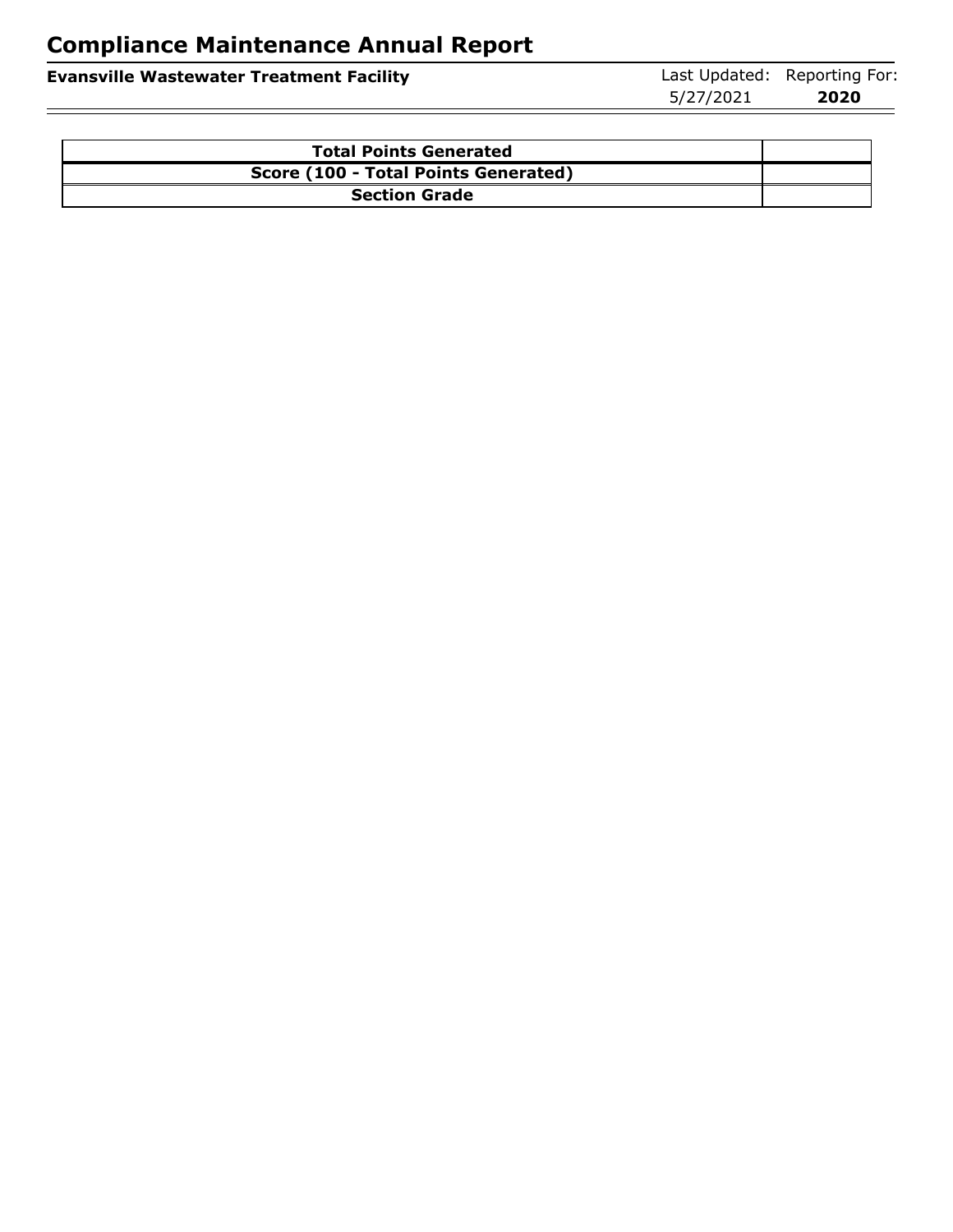#### **Evansville Wastewater Treatment Facility Last Updated: Reporting For:**

5/27/2021 **2020**

## **Staffing and Preventative Maintenance (All Treatment Plants)**

| 1. Plant Staffing<br>1.1 Was your wastewater treatment plant adequately staffed last year?<br>$\bullet$ Yes                                                                                                     |   |
|-----------------------------------------------------------------------------------------------------------------------------------------------------------------------------------------------------------------|---|
| o No                                                                                                                                                                                                            |   |
| If No, please explain:                                                                                                                                                                                          |   |
|                                                                                                                                                                                                                 |   |
|                                                                                                                                                                                                                 |   |
| Could use more help/staff for:                                                                                                                                                                                  |   |
|                                                                                                                                                                                                                 |   |
| 1.2 Did your wastewater staff have adequate time to properly operate and maintain the plant and<br>fulfill all wastewater management tasks including recordkeeping?<br>$\bullet$ Yes                            |   |
| o No                                                                                                                                                                                                            |   |
| If No, please explain:                                                                                                                                                                                          |   |
|                                                                                                                                                                                                                 |   |
| 2. Preventative Maintenance<br>2.1 Did your plant have a documented AND implemented plan for preventative maintenance on<br>major equipment items?<br>● Yes (Continue with question 2) □□<br>o No (40 points)□□ |   |
| If No, please explain, then go to question 3:                                                                                                                                                                   |   |
|                                                                                                                                                                                                                 |   |
|                                                                                                                                                                                                                 |   |
| 2.2 Did this preventative maintenance program depict frequency of intervals, types of lubrication,<br>and other tasks necessary for each piece of equipment?<br>$\bullet$ Yes                                   | 0 |
| O No (10 points)                                                                                                                                                                                                |   |
| 2.3 Were these preventative maintenance tasks, as well as major equipment repairs, recorded and<br>filed so future maintenance problems can be assessed properly?<br>$\bullet$ Yes                              |   |
| o Paper file system                                                                                                                                                                                             |   |
| O Computer system                                                                                                                                                                                               |   |
| • Both paper and computer system                                                                                                                                                                                |   |
| O No (10 points)                                                                                                                                                                                                |   |
| 3. O&M Manual<br>3.1 Does your plant have a detailed O&M and Manufacturer Equipment Manuals that can be used<br>as a reference when needed?                                                                     |   |
| $\bullet$ Yes                                                                                                                                                                                                   |   |
| o No                                                                                                                                                                                                            |   |
| 4. Overall Maintenance / Repairs<br>4.1 Rate the overall maintenance of your wastewater plant.<br>• Excellent                                                                                                   |   |
| o Very good                                                                                                                                                                                                     |   |
| o Good                                                                                                                                                                                                          |   |
| o Fair                                                                                                                                                                                                          |   |
| o Poor                                                                                                                                                                                                          |   |
| Describe your rating:                                                                                                                                                                                           |   |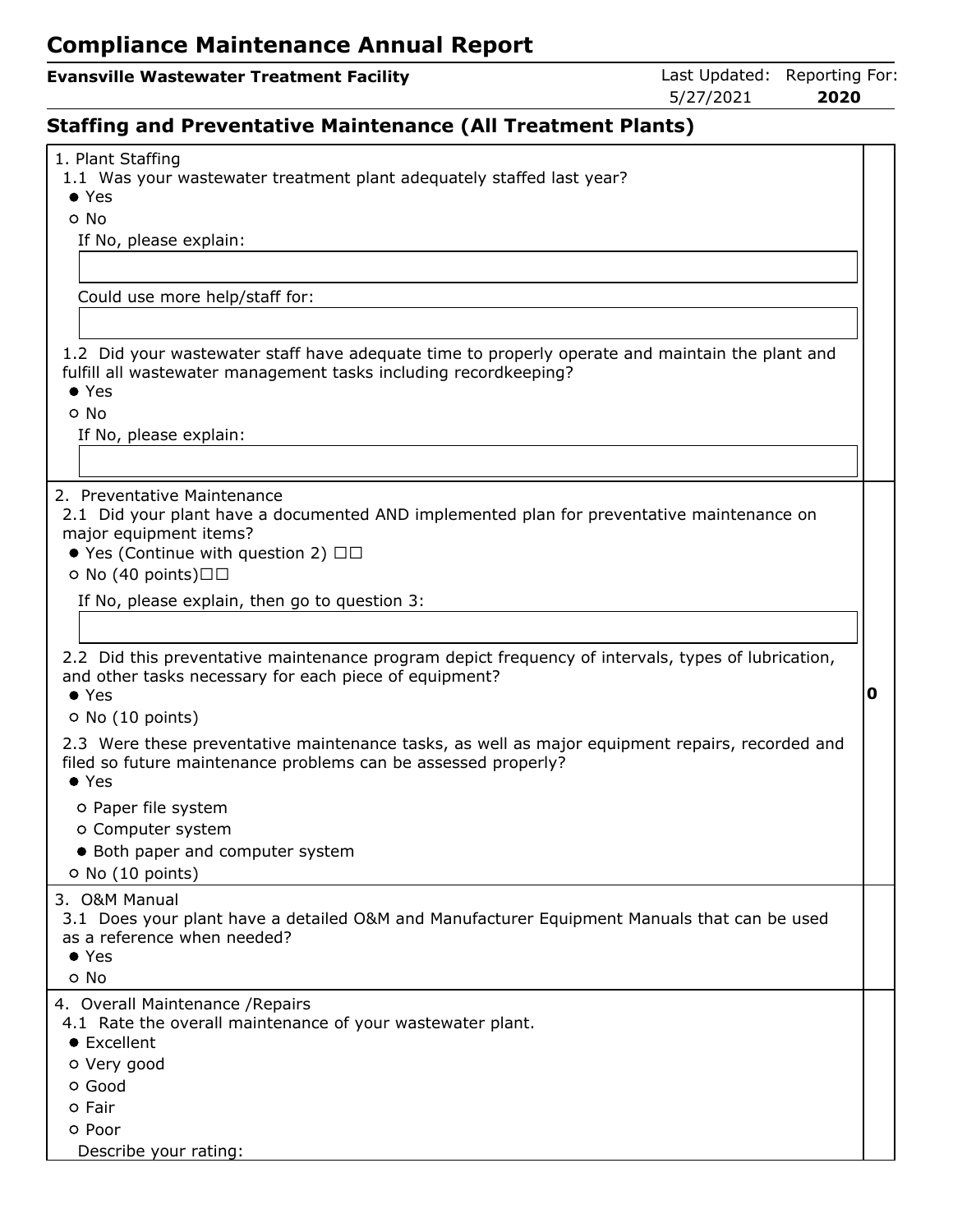**Evansville Wastewater Treatment Facility Last Updated: Reporting For:** 

5/27/2021 **2020**

Used JobCal for maintenance scheduling. An inspection walk around is performed multiple times per day.

| <b>Total Points Generated</b>        |  |
|--------------------------------------|--|
| Score (100 - Total Points Generated) |  |
| <b>Section Grade</b>                 |  |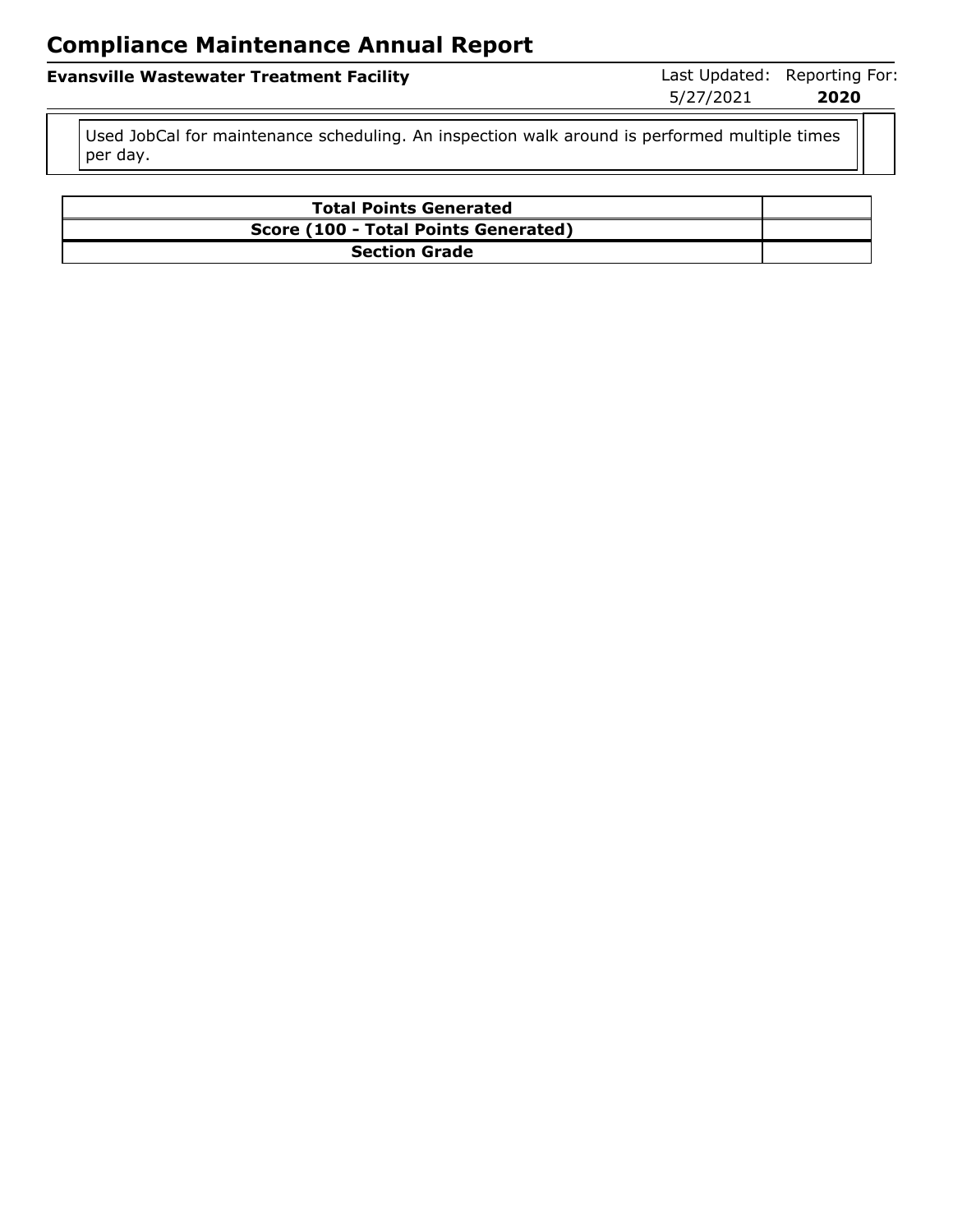#### **Evansville Wastewater Treatment Facility Last Updated: Reporting For:**

5/27/2021 **2020**

#### **Operator Certification and Education**

| 1. Operator-In-Charge<br>1.1 Did you have a designated operator-in-charge during the report year?<br>● Yes (0 points)<br>O No (20 points)<br>Name:<br>DALE R ROBERTS<br><b>Certification No:</b><br>36539<br>2. Certification Requirements                                                                                                                                                                                                                                                                                                                                                                                                                                                                                                                                                             |                                   |              |           |           |          |   |  |  |
|--------------------------------------------------------------------------------------------------------------------------------------------------------------------------------------------------------------------------------------------------------------------------------------------------------------------------------------------------------------------------------------------------------------------------------------------------------------------------------------------------------------------------------------------------------------------------------------------------------------------------------------------------------------------------------------------------------------------------------------------------------------------------------------------------------|-----------------------------------|--------------|-----------|-----------|----------|---|--|--|
| 2.1 In accordance with Chapter NR 114.56 and 114.57, Wisconsin Administrative Code, what level<br>and subclass(es) were required for the operator-in-charge (OIC) to operate the wastewater<br>treatment plant and what level and subclass(es) were held by the operator-in-charge?<br>Sub<br><b>WWTP</b><br><b>OIC</b>                                                                                                                                                                                                                                                                                                                                                                                                                                                                                |                                   |              |           |           |          |   |  |  |
| Class                                                                                                                                                                                                                                                                                                                                                                                                                                                                                                                                                                                                                                                                                                                                                                                                  | SubClass Description              | <b>Basic</b> | OIT       | Basic     | Advanced |   |  |  |
| A1                                                                                                                                                                                                                                                                                                                                                                                                                                                                                                                                                                                                                                                                                                                                                                                                     | Suspended Growth Processes        | X            |           |           | X        |   |  |  |
| A2                                                                                                                                                                                                                                                                                                                                                                                                                                                                                                                                                                                                                                                                                                                                                                                                     | <b>Attached Growth Processes</b>  |              |           |           |          |   |  |  |
| A3                                                                                                                                                                                                                                                                                                                                                                                                                                                                                                                                                                                                                                                                                                                                                                                                     | Recirculating Media Filters       |              |           |           |          |   |  |  |
| A4                                                                                                                                                                                                                                                                                                                                                                                                                                                                                                                                                                                                                                                                                                                                                                                                     | Ponds, Lagoons and Natural        |              |           |           |          |   |  |  |
| A5                                                                                                                                                                                                                                                                                                                                                                                                                                                                                                                                                                                                                                                                                                                                                                                                     | Anaerobic Treatment Of Liquid     |              |           |           |          |   |  |  |
| B                                                                                                                                                                                                                                                                                                                                                                                                                                                                                                                                                                                                                                                                                                                                                                                                      | Solids Separation                 | X            |           |           | X        |   |  |  |
| $\mathsf{C}$                                                                                                                                                                                                                                                                                                                                                                                                                                                                                                                                                                                                                                                                                                                                                                                           | <b>Biological Solids/Sludges</b>  | X            |           |           | X.       | 0 |  |  |
| P                                                                                                                                                                                                                                                                                                                                                                                                                                                                                                                                                                                                                                                                                                                                                                                                      | <b>Total Phosphorus</b>           |              |           |           |          |   |  |  |
| N                                                                                                                                                                                                                                                                                                                                                                                                                                                                                                                                                                                                                                                                                                                                                                                                      | <b>Total Nitrogen</b>             | X            |           |           | X        |   |  |  |
| D                                                                                                                                                                                                                                                                                                                                                                                                                                                                                                                                                                                                                                                                                                                                                                                                      | Disinfection                      |              |           |           |          |   |  |  |
| L                                                                                                                                                                                                                                                                                                                                                                                                                                                                                                                                                                                                                                                                                                                                                                                                      | Laboratory                        |              |           |           |          |   |  |  |
| U                                                                                                                                                                                                                                                                                                                                                                                                                                                                                                                                                                                                                                                                                                                                                                                                      | <b>Unique Treatment Systems</b>   |              |           |           |          |   |  |  |
| SS                                                                                                                                                                                                                                                                                                                                                                                                                                                                                                                                                                                                                                                                                                                                                                                                     | <b>Sanitary Sewage Collection</b> | X            | <b>NA</b> | <b>NA</b> | X        |   |  |  |
| 2.2 Was the operator-in-charge certified at the appropriate level and subclass(es) to operate this<br>plant? (Note: Certification in subclass SS is required 5 years after permit reissuance and is basic<br>level only.)<br>● Yes (0 points)<br>O No (20 points)                                                                                                                                                                                                                                                                                                                                                                                                                                                                                                                                      |                                   |              |           |           |          |   |  |  |
| 3. Succession Planning<br>3.1 In the event of the loss of your designated operator-in-charge, did you have a contingency plan<br>to ensure the continued proper operation and maintenance of the plant that includes one or more<br>of the following options (check all that apply)?<br>$\boxtimes$ One or more additional certified operators on staff<br>$\Box$ An arrangement with another certified operator<br>$\Box$ An arrangement with another community with a certified operator<br>$\boxtimes$ An operator on staff who has an operator-in-training certificate for your plant and is expected to<br>be certified within one year<br>$\Box$ A consultant to serve as your certified operator<br>$\Box$ None of the above (20 points)<br>If "None of the above" is selected, please explain: |                                   |              |           |           |          |   |  |  |
|                                                                                                                                                                                                                                                                                                                                                                                                                                                                                                                                                                                                                                                                                                                                                                                                        | 4. Continuing Education Credits   |              |           |           |          |   |  |  |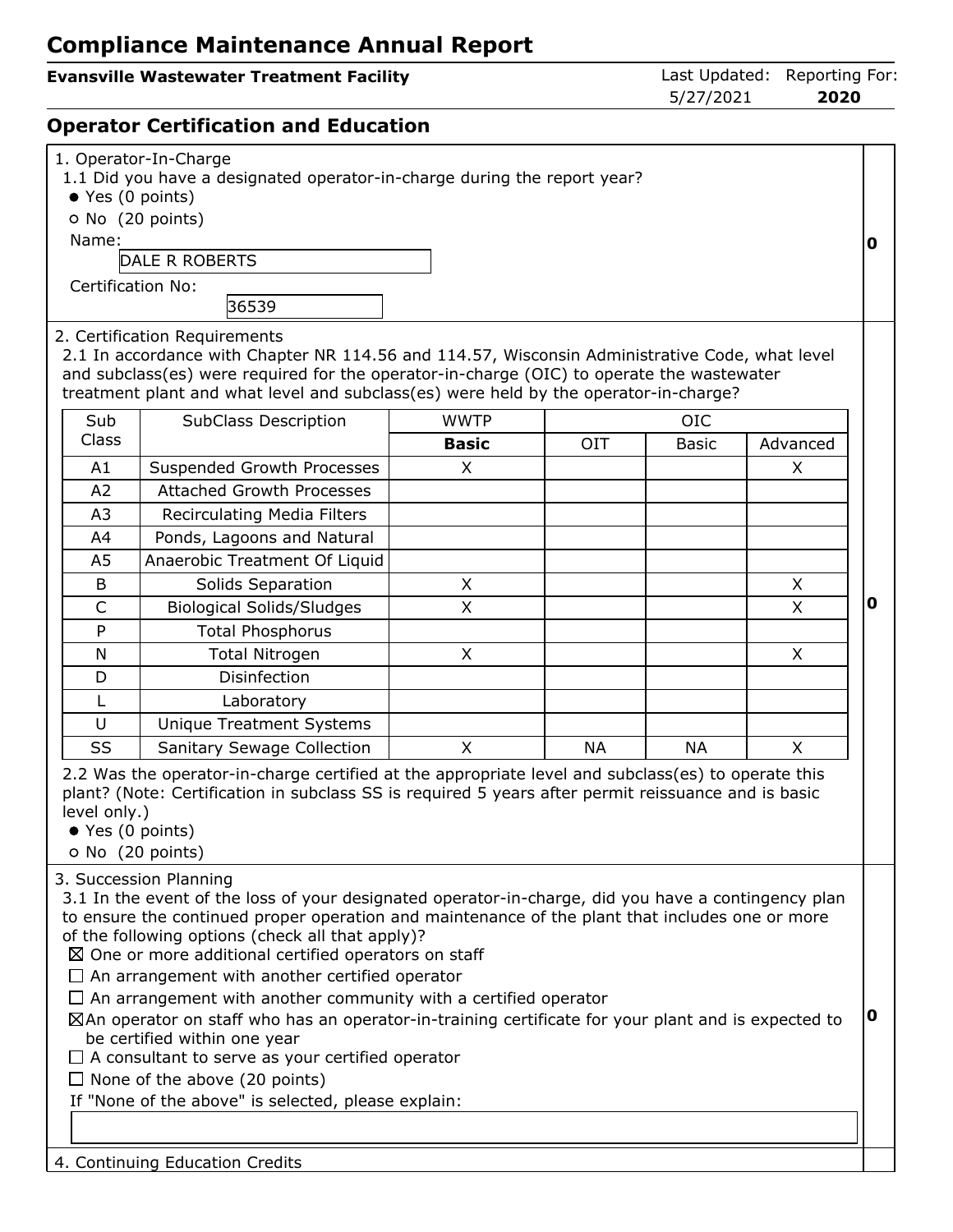| <b>Evansville Wastewater Treatment Facility</b>                                                                                                                            | 5/27/2021 | Last Updated: Reporting For:<br>2020 |
|----------------------------------------------------------------------------------------------------------------------------------------------------------------------------|-----------|--------------------------------------|
| 4.1 If you had a designated operator-in-charge, was the operator-in-charge earning Continuing<br>Education Credits at the following rates?<br>OIT and Basic Certification: |           |                                      |
| O Averaging 6 or more CECs per year.                                                                                                                                       |           |                                      |
| O Averaging less than 6 CECs per year.                                                                                                                                     |           |                                      |
| <b>Advanced Certification:</b>                                                                                                                                             |           |                                      |

Averaging 8 or more CECs per year.

o Averaging less than 8 CECs per year.

| <b>Total Points Generated</b>        |  |
|--------------------------------------|--|
| Score (100 - Total Points Generated) |  |
| <b>Section Grade</b>                 |  |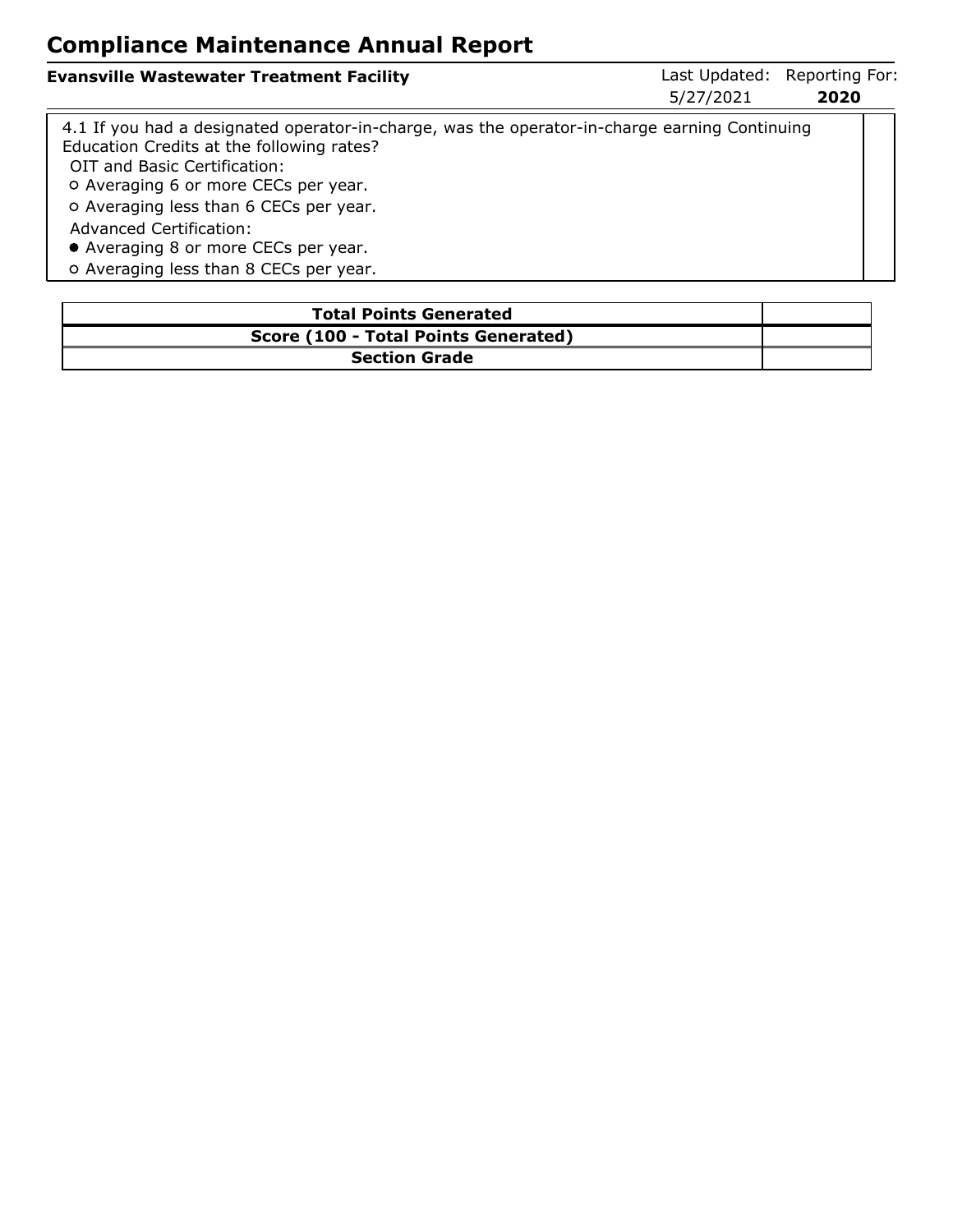| <b>Evansville Wastewater Treatment Facility</b>                                                                                                                                                                                                                                                                                                                                                                                                                                                                                                                                                                                                                                                                                                                       |                                    |           | 5/27/2021        | Last Updated: Reporting For:<br>2020 |
|-----------------------------------------------------------------------------------------------------------------------------------------------------------------------------------------------------------------------------------------------------------------------------------------------------------------------------------------------------------------------------------------------------------------------------------------------------------------------------------------------------------------------------------------------------------------------------------------------------------------------------------------------------------------------------------------------------------------------------------------------------------------------|------------------------------------|-----------|------------------|--------------------------------------|
| <b>Financial Management</b>                                                                                                                                                                                                                                                                                                                                                                                                                                                                                                                                                                                                                                                                                                                                           |                                    |           |                  |                                      |
| 1. Provider of Financial Information<br>Name:                                                                                                                                                                                                                                                                                                                                                                                                                                                                                                                                                                                                                                                                                                                         |                                    |           |                  |                                      |
| Telephone:                                                                                                                                                                                                                                                                                                                                                                                                                                                                                                                                                                                                                                                                                                                                                            | Julie Roberts<br>608-882-2266      |           | (XXX) XXX-XXXX   |                                      |
| E-Mail Address<br>(optional):                                                                                                                                                                                                                                                                                                                                                                                                                                                                                                                                                                                                                                                                                                                                         | julie.roberts@ci.evansville.wi.gov |           |                  |                                      |
| 2. Treatment Works Operating Revenues<br>2.1 Are User Charges or other revenues sufficient to cover O&M expenses for your wastewater<br>treatment plant AND/OR collection system ?<br>$\bullet$ Yes (0 points) $\Box$<br>O No (40 points)<br>If No, please explain:<br>2.2 When was the User Charge System or other revenue source(s) last reviewed and/or revised?<br>Year:<br>2020<br>$\bullet$ 0-2 years ago (0 points) $\Box$<br>○ 3 or more years ago (20 points) $\Box$<br>O N/A (private facility)<br>2.3 Did you have a special account (e.g., CWFP required segregated Replacement Fund, etc.) or<br>financial resources available for repairing or replacing equipment for your wastewater treatment<br>plant and/or collection system?<br>● Yes (0 points) |                                    |           |                  | 0                                    |
| O No (40 points)<br>REPLACEMENT FUNDS [PUBLIC MUNICIPAL FACILITIES SHALL COMPLETE QUESTION 3]<br>3. Equipment Replacement Funds<br>3.1 When was the Equipment Replacement Fund last reviewed and/or revised?<br>Year:<br>2020<br>$\bullet$ 1-2 years ago (0 points) $\Box$<br>○ 3 or more years ago (20 points) $\Box$<br>$O$ N/A<br>If N/A, please explain:                                                                                                                                                                                                                                                                                                                                                                                                          |                                    |           |                  |                                      |
| 3.2 Equipment Replacement Fund Activity<br>3.2.1 Ending Balance Reported on Last Year's CMAR                                                                                                                                                                                                                                                                                                                                                                                                                                                                                                                                                                                                                                                                          |                                    |           | 840,427.00<br>\$ |                                      |
| 3.2.2 Adjustments - if necessary (e.g. earned interest,<br>audit correction, withdrawal of excess funds, increase<br>making up previous shortfall, etc.)                                                                                                                                                                                                                                                                                                                                                                                                                                                                                                                                                                                                              |                                    | $\ddot{}$ | \$<br>9,656.41   |                                      |
| 3.2.3 Adjusted January 1st Beginning Balance                                                                                                                                                                                                                                                                                                                                                                                                                                                                                                                                                                                                                                                                                                                          |                                    |           | \$<br>850,083.41 |                                      |

3.2.4 Additions to Fund (e.g. portion of User Fee, earned interest, etc.)  $+ 48,892.82$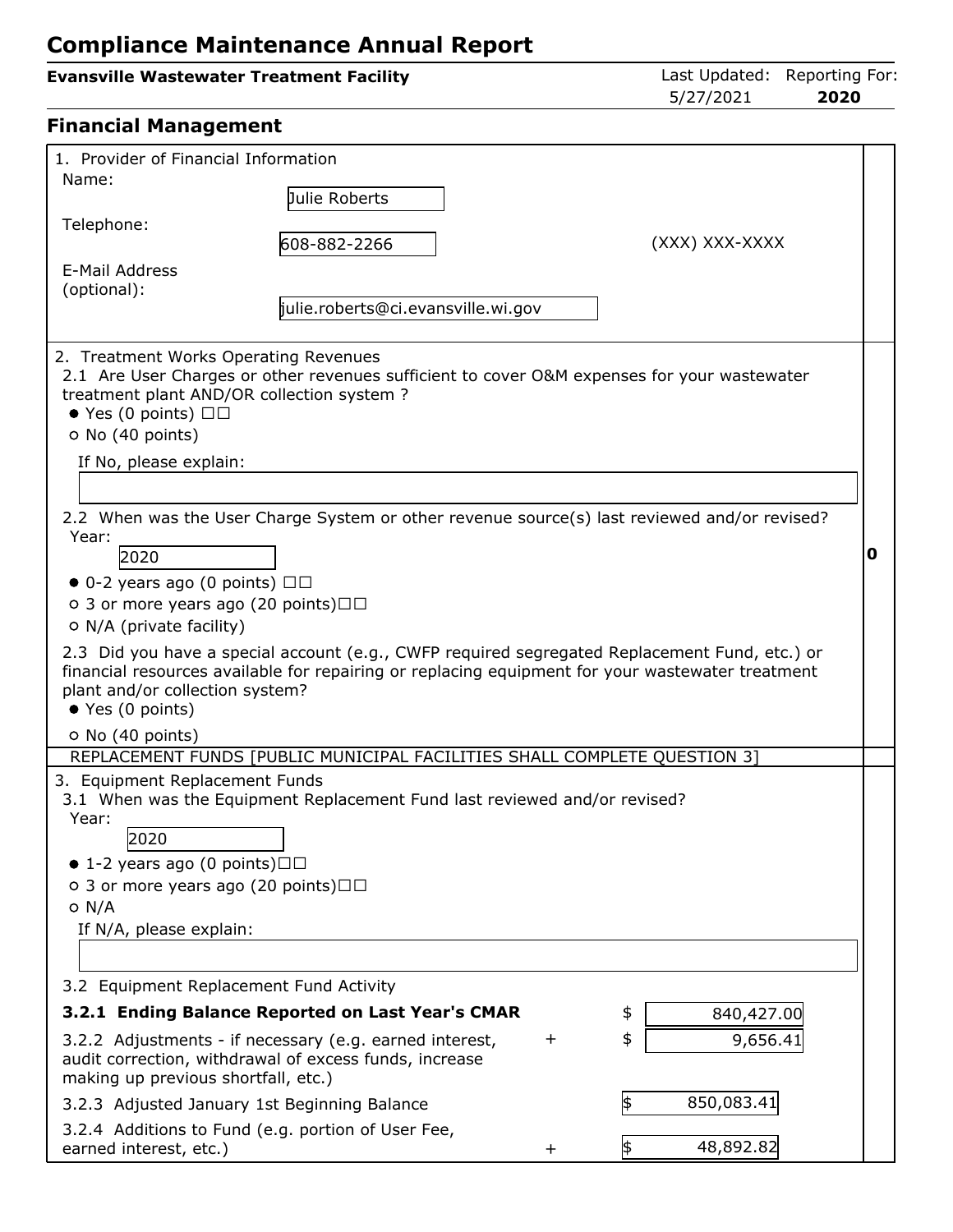| <b>Evansville Wastewater Treatment Facility</b>                                                                                                                                                                                                                                                                                                                                                                                            | Last Updated:<br>5/27/2021 | Reporting For:<br>2020 |   |
|--------------------------------------------------------------------------------------------------------------------------------------------------------------------------------------------------------------------------------------------------------------------------------------------------------------------------------------------------------------------------------------------------------------------------------------------|----------------------------|------------------------|---|
| 3.2.5 Subtractions from Fund (e.g., equipment<br>replacement, major repairs - use description box<br>\$<br>$3.2.6.1$ below*)                                                                                                                                                                                                                                                                                                               |                            | 0.00                   |   |
| 3.2.6 Ending Balance as of December 31st for CMAR<br>\$<br>Reporting Year                                                                                                                                                                                                                                                                                                                                                                  | 898,976.23                 |                        |   |
| All Sources: This ending balance should include all<br>Equipment Replacement Funds whether held in a<br>bank account(s), certificate(s) of deposit, etc.                                                                                                                                                                                                                                                                                   |                            |                        |   |
| 3.2.6.1 Indicate adjustments, equipment purchases, and/or major repairs from 3.2.5 above.                                                                                                                                                                                                                                                                                                                                                  |                            |                        |   |
| \$<br>3.3 What amount should be in your Replacement Fund?<br>Please note: If you had a CWFP loan, this amount was originally based on the Financial                                                                                                                                                                                                                                                                                        | 461,552.00                 |                        | 0 |
| Assistance Agreement (FAA) and should be regularly updated as needed. Further calculation<br>instructions and an example can be found by clicking the SectionInstructions link under Info<br>header in the left-side menu.<br>3.3.1 Is the December 31 Ending Balance in your Replacement Fund above, (#3.2.6) equal to, or<br>greater than the amount that should be in it $(\#3.3)$ ?<br>$\bullet$ Yes<br>o No<br>If No, please explain. |                            |                        |   |
| 4. Future Planning<br>4.1 During the next ten years, will you be involved in formal planning for upgrading, rehabilitating,<br>or new construction of your treatment facility or collection system?<br>• Yes - If Yes, please provide major project information, if not already listed below. $\square \square$<br>o No<br>Project<br>Project Description                                                                                  |                            | Estimated Approximate  |   |
| #                                                                                                                                                                                                                                                                                                                                                                                                                                          | Cost                       | Construction <br>Year  |   |
| 10 Year Capital Plan - Sewer Main replacement and lining from 2021 to 2030.<br>$\mathbf{1}$                                                                                                                                                                                                                                                                                                                                                | 5381831                    | 2028                   |   |
| 6 Remaining Lift Station Rebuild/Repairs 2021-2030<br>$\overline{2}$                                                                                                                                                                                                                                                                                                                                                                       | 1740000                    | 2028                   |   |
| 5.<br><b>Financial Management General Comments</b>                                                                                                                                                                                                                                                                                                                                                                                         |                            |                        |   |
| ENERGY EFFICIENCY AND USE                                                                                                                                                                                                                                                                                                                                                                                                                  |                            |                        |   |
| 6. Collection System<br>6.1 Energy Usage<br>6.1.1 Enter the monthly energy usage from the different energy sources:                                                                                                                                                                                                                                                                                                                        |                            |                        |   |
| <b>COLLECTION SYSTEM PUMPAGE: Total Power Consumed</b>                                                                                                                                                                                                                                                                                                                                                                                     |                            |                        |   |
| Number of Municipally Owned Pump/Lift Stations:<br>8                                                                                                                                                                                                                                                                                                                                                                                       |                            |                        |   |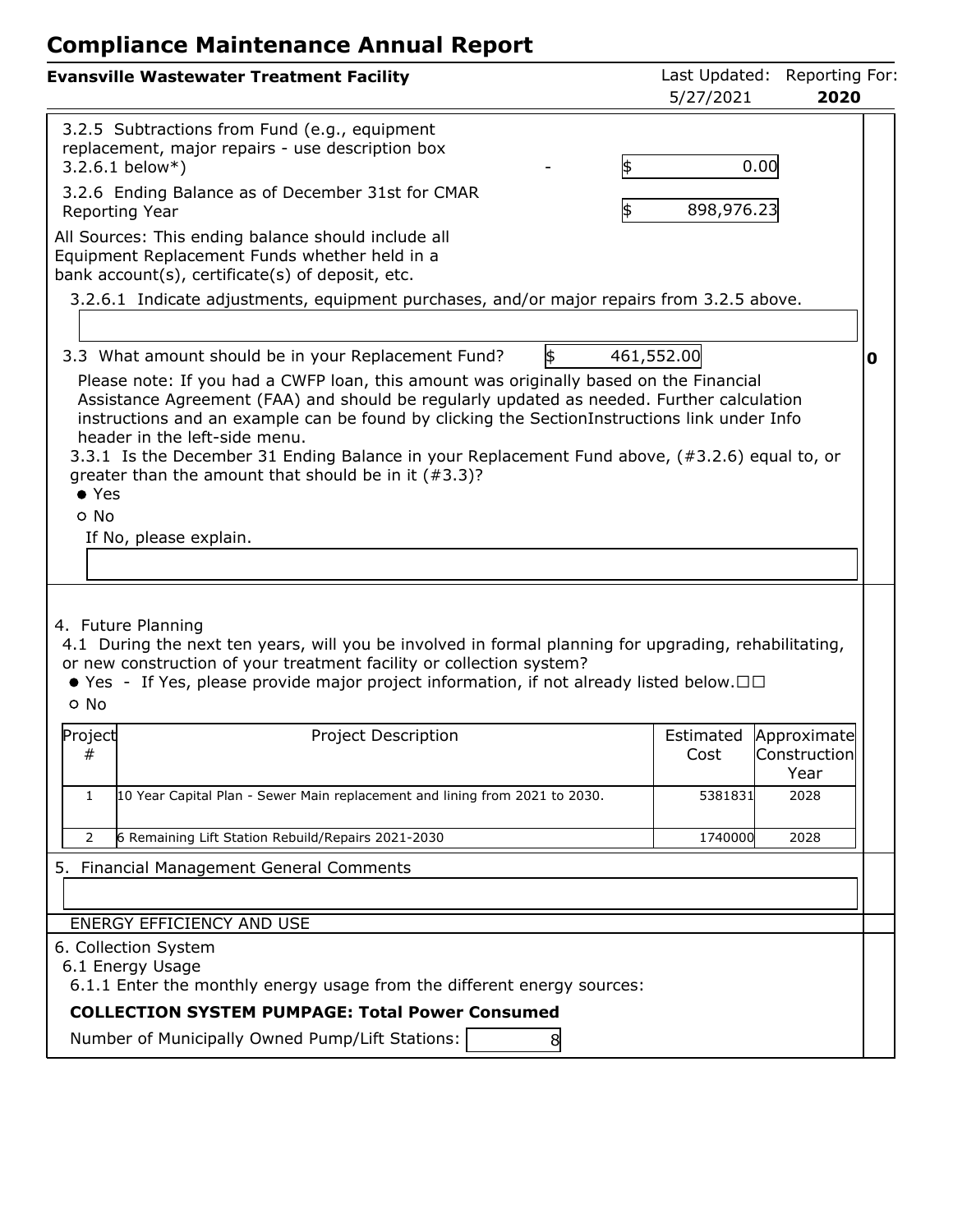#### **Evansville Wastewater Treatment Facility Last Updated: Reporting For: Evansville Wastewater Treatment Facility**

|                 | <b>Electricity Consumed</b><br>(kWh) | <b>Natural Gas Consumed</b><br>(therms) |
|-----------------|--------------------------------------|-----------------------------------------|
| <b>January</b>  | 13,344                               | 5                                       |
| <b>February</b> | 12,960                               | 5                                       |
| <b>March</b>    | 13,824                               | 6                                       |
| <b>April</b>    | 11,328                               | 5                                       |
| May             | 9,888                                | 4                                       |
| June            | 7,968                                | 5                                       |
| <b>July</b>     | 7,584                                | 4                                       |
| <b>August</b>   | 7,008                                | 4                                       |
| September       | 6,912                                | 4                                       |
| <b>October</b>  | 7,776                                | 5                                       |
| <b>November</b> | 7,968                                | 4                                       |
| <b>December</b> | 10,368                               | 7                                       |
| <b>Total</b>    | 116,928                              | 58                                      |
| Average         | 9,744                                | 5                                       |

#### 6.1.2 Comments:

6.2 Energy Related Processes and Equipment

6.2.1 Indicate equipment and practices utilized at your pump/lift stations (Check all that apply): ■ Comminution or Screening

- 
- $\square$  Extended Shaft Pumps
- $\boxtimes$  Flow Metering and Recording
- $\square$  Pneumatic Pumping
- ⊠ SCADA System
- Self-Priming Pumps
- Submersible Pumps
- Variable Speed Drives

 $\Box$  Other:

#### 6.2.2 Comments:

6.3 Has an Energy Study been performed for your pump/lift stations?

| ۰.<br>× | ۰, |
|---------|----|
|         |    |

| Yes<br>0 |
|----------|
|----------|

Year:

By Whom:

Describe and Comment:

5/27/2021 **2020**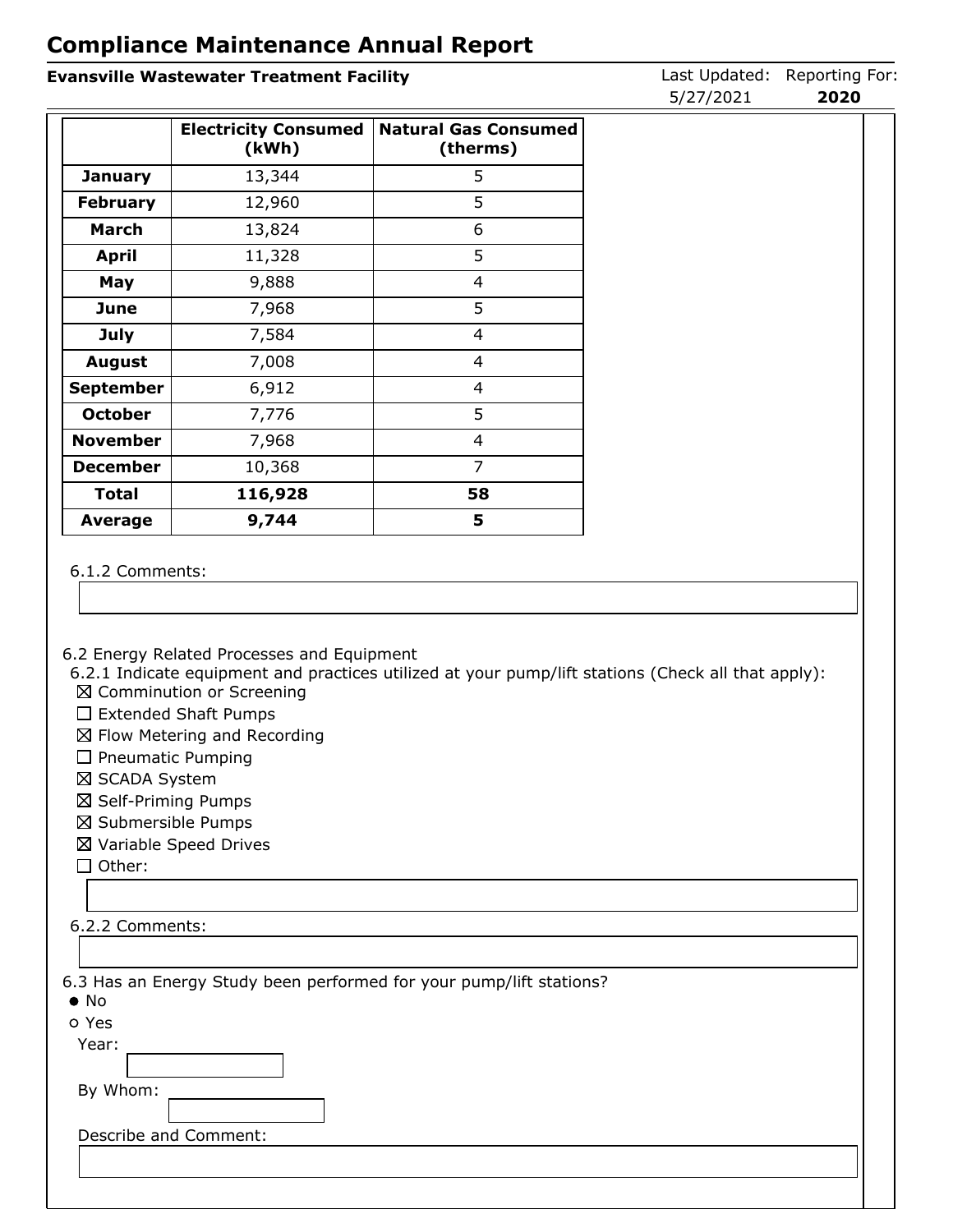| <b>Evansville Wastewater Treatment Facility</b> |           | Last Updated: Reporting For: |
|-------------------------------------------------|-----------|------------------------------|
|                                                 | 5/27/2021 | 2020                         |

6.4 Future Energy Related Equipment

6.4.1 What energy efficient equipment or practices do you have planned for the future for your pump/lift stations?

New lift station pumps in two lift stations.

#### 7. Treatment Facility

7.1 Energy Usage

7.1.1 Enter the monthly energy usage from the different energy sources:

#### **TREATMENT PLANT: Total Power Consumed/Month**

|                  | <b>Electricity</b><br>Consumed<br>(kWh) | <b>Total Influent</b><br>Flow (MG) | <b>Electricity</b><br>Consumed/<br><b>Flow</b><br>(kWh/MG) | <b>Total Influent</b><br><b>BOD (1000 lbs)</b> | <b>Electricity</b><br>Consumed/<br><b>Total Influent</b><br><b>BOD</b><br>(kWh/1000lbs) | <b>Natural Gas</b><br>Consumed<br>(therms) |
|------------------|-----------------------------------------|------------------------------------|------------------------------------------------------------|------------------------------------------------|-----------------------------------------------------------------------------------------|--------------------------------------------|
| January          | 40,032                                  | 13.44                              | 2,979                                                      | 14.11                                          | 2,837                                                                                   | 1,086                                      |
| <b>February</b>  | 35,424                                  | 12.00                              | 2,952                                                      | 13.43                                          | 2,638                                                                                   | 910                                        |
| March            | 38,880                                  | 16.67                              | 2,332                                                      | 17.67                                          | 2,200                                                                                   | 532                                        |
| April            | 38,880                                  | 15.37                              | 2,530                                                      | 18.99                                          | 2,047                                                                                   | 201                                        |
| May              | 40,320                                  | 16.47                              | 2,448                                                      | 16.77                                          | 2,404                                                                                   | 8                                          |
| June             | 42,048                                  | 14.72                              | 2,857                                                      | 16.26                                          | 2,586                                                                                   | 5                                          |
| July             | 43,488                                  | 14.34                              | 3,033                                                      | 10.76                                          | 4,042                                                                                   | $\overline{4}$                             |
| <b>August</b>    | 44,064                                  | 12.49                              | 3,528                                                      | 9.58                                           | 4,600                                                                                   | 21                                         |
| <b>September</b> | 40,032                                  | 13.11                              | 3,054                                                      | 25.02                                          | 1,600                                                                                   | 158                                        |
| <b>October</b>   | 39,168                                  | 11.95                              | 3,278                                                      | 11.07                                          | 3,538                                                                                   | 299                                        |
| <b>November</b>  | 37,152                                  | 11.16                              | 3,329                                                      | 13.86                                          | 2,681                                                                                   | 644                                        |
| <b>December</b>  | 37,728                                  | 11.18                              | 3,375                                                      | 26.38                                          | 1,430                                                                                   | 988                                        |
| <b>Total</b>     | 477,216                                 | 162.90                             |                                                            | 193.90                                         |                                                                                         | 4,856                                      |
| Average          | 39,768                                  | 13.58                              | 2,975                                                      | 16.16                                          | 2,717                                                                                   | 405                                        |

7.1.2 Comments:

7.2 Energy Related Processes and Equipment

7.2.1 Indicate equipment and practices utilized at your treatment facility (Check all that apply):

- $\boxtimes$  Aerobic Digestion
- $\square$  Anaerobic Digestion
- $\Box$  Biological Phosphorus Removal
- Coarse Bubble Diffusers
- $\boxtimes$  Dissolved O2 Monitoring and Aeration Control
- $\Box$  Effluent Pumping
- $\Box$  Fine Bubble Diffusers
- $\boxtimes$  Influent Pumping
- Mechanical Sludge Processing
- **⊠** Nitrification
- ⊠ SCADA System
- □ UV Disinfection
- Variable Speed Drives
- $\Box$  Other: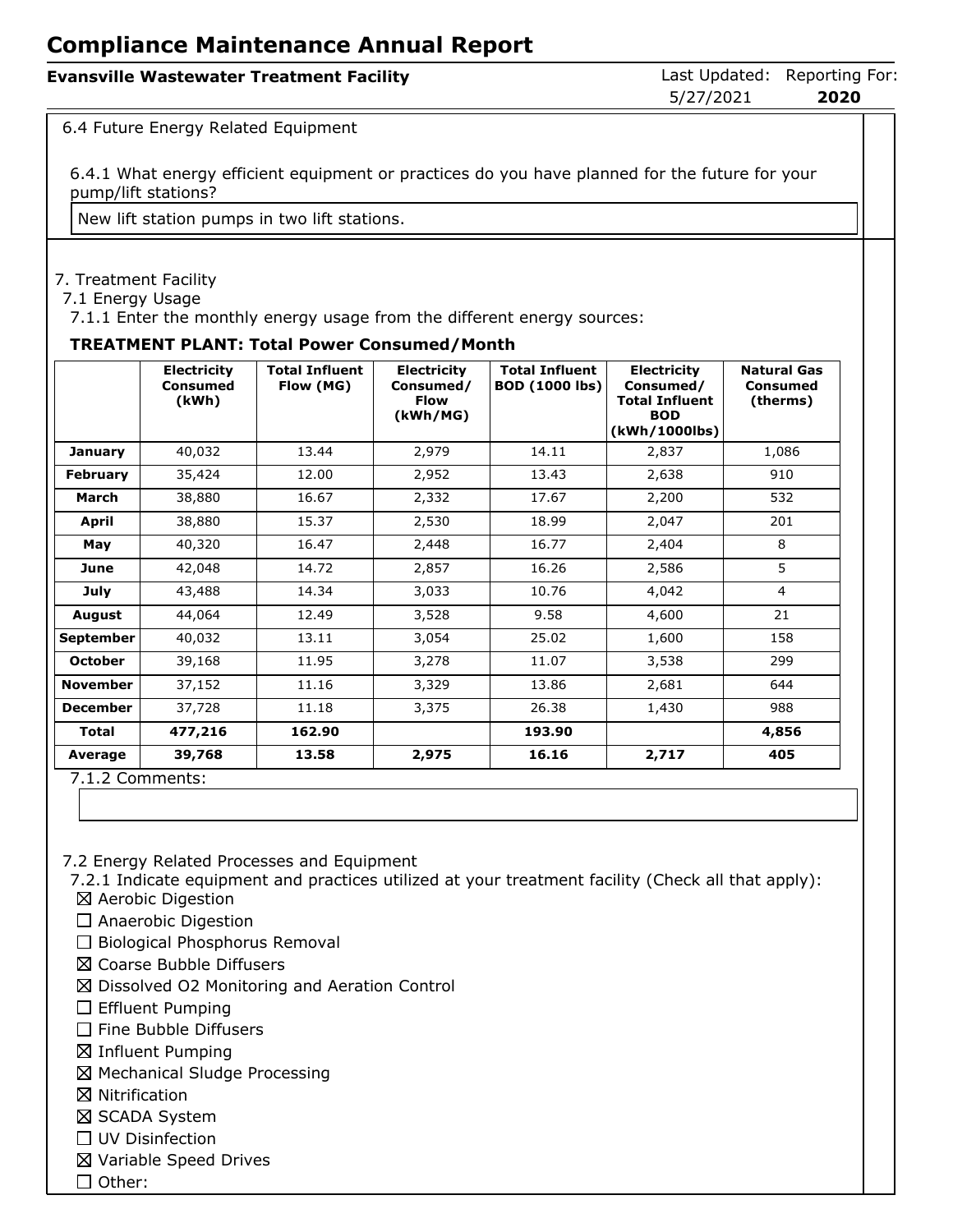| <b>Evansville Wastewater Treatment Facility</b>                                                                       | 5/27/2021 | Last Updated: Reporting For:<br>2020 |
|-----------------------------------------------------------------------------------------------------------------------|-----------|--------------------------------------|
|                                                                                                                       |           |                                      |
| 7.2.2 Comments:                                                                                                       |           |                                      |
|                                                                                                                       |           |                                      |
| 7.3 Future Energy Related Equipment                                                                                   |           |                                      |
| 7.3.1 What energy efficient equipment or practices do you have planned for the future for your<br>treatment facility? |           |                                      |
| Electric mower                                                                                                        |           |                                      |
| 8. Biogas Generation                                                                                                  |           |                                      |
| 8.1 Do you generate/produce biogas at your facility?<br>$\bullet$ No                                                  |           |                                      |
| o Yes<br>If Yes, how is the biogas used (Check all that apply):<br>$\Box$ Flared Off                                  |           |                                      |
| $\Box$ Building Heat<br>$\Box$ Process Heat                                                                           |           |                                      |
| $\Box$ Generate Electricity                                                                                           |           |                                      |
| $\square$ Other:                                                                                                      |           |                                      |
|                                                                                                                       |           |                                      |
| 9. Energy Efficiency Study                                                                                            |           |                                      |
| 9.1 Has an Energy Study been performed for your treatment facility?                                                   |           |                                      |
| o No<br>$\bullet$ Yes                                                                                                 |           |                                      |
| $\boxtimes$ Entire facility                                                                                           |           |                                      |
| Year:<br>2009                                                                                                         |           |                                      |
| By Whom:                                                                                                              |           |                                      |
| Foth Engineering                                                                                                      |           |                                      |
| Describe and Comment:                                                                                                 |           |                                      |
| Plant reconstruction and we installed a wind turbine                                                                  |           |                                      |
| $\Box$ Part of the facility<br>Year:                                                                                  |           |                                      |
|                                                                                                                       |           |                                      |
| By Whom:                                                                                                              |           |                                      |
| Describe and Comment:                                                                                                 |           |                                      |
|                                                                                                                       |           |                                      |
|                                                                                                                       |           |                                      |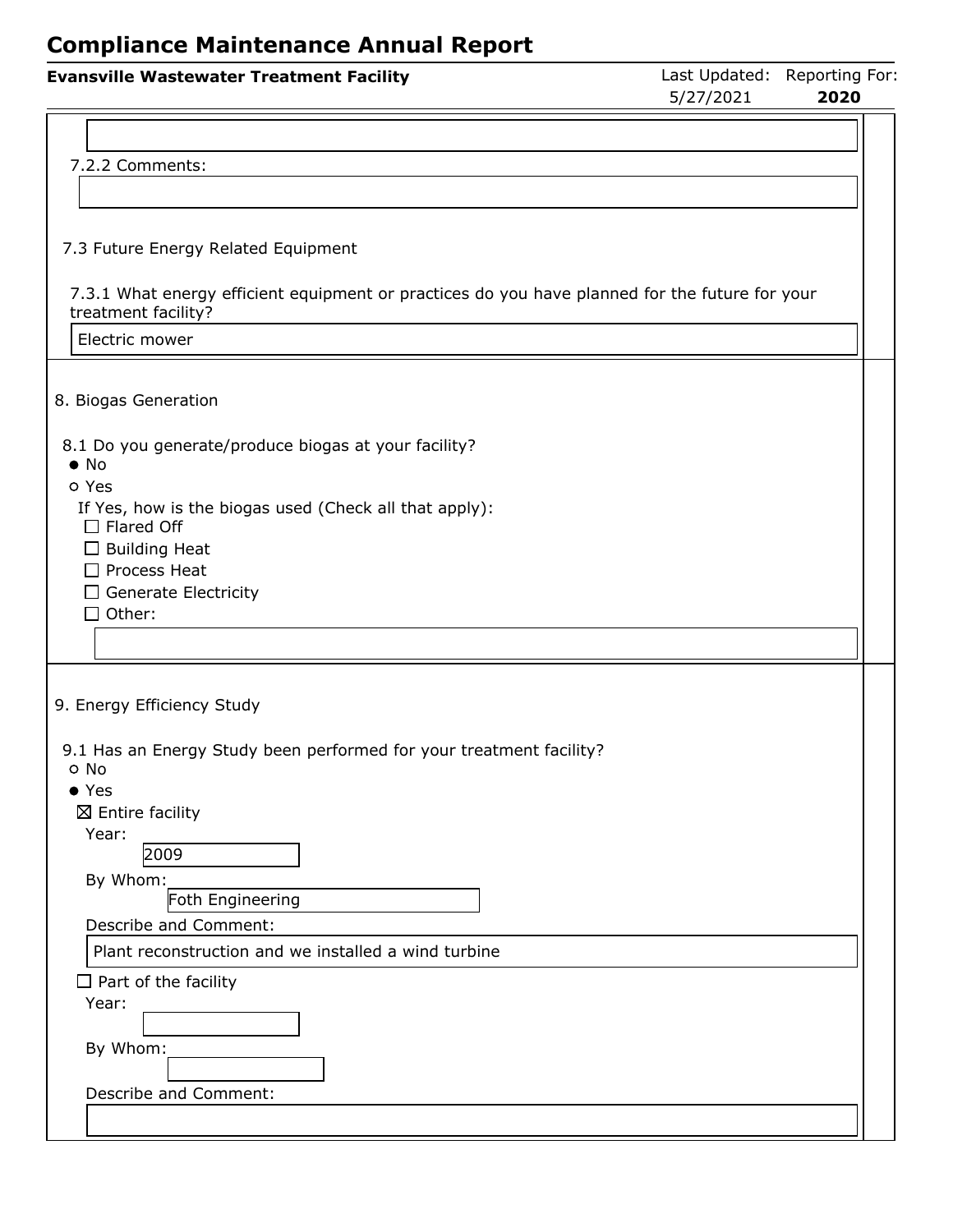|                                                 | 5/27/2021 | 2020                         |
|-------------------------------------------------|-----------|------------------------------|
| <b>Evansville Wastewater Treatment Facility</b> |           | Last Updated: Reporting For: |

| <b>Total Points Generated</b>        | $\overline{\phantom{a}}$ |
|--------------------------------------|--------------------------|
| Score (100 - Total Points Generated) | $\overline{\phantom{a}}$ |
| <b>Section Grade</b>                 | -                        |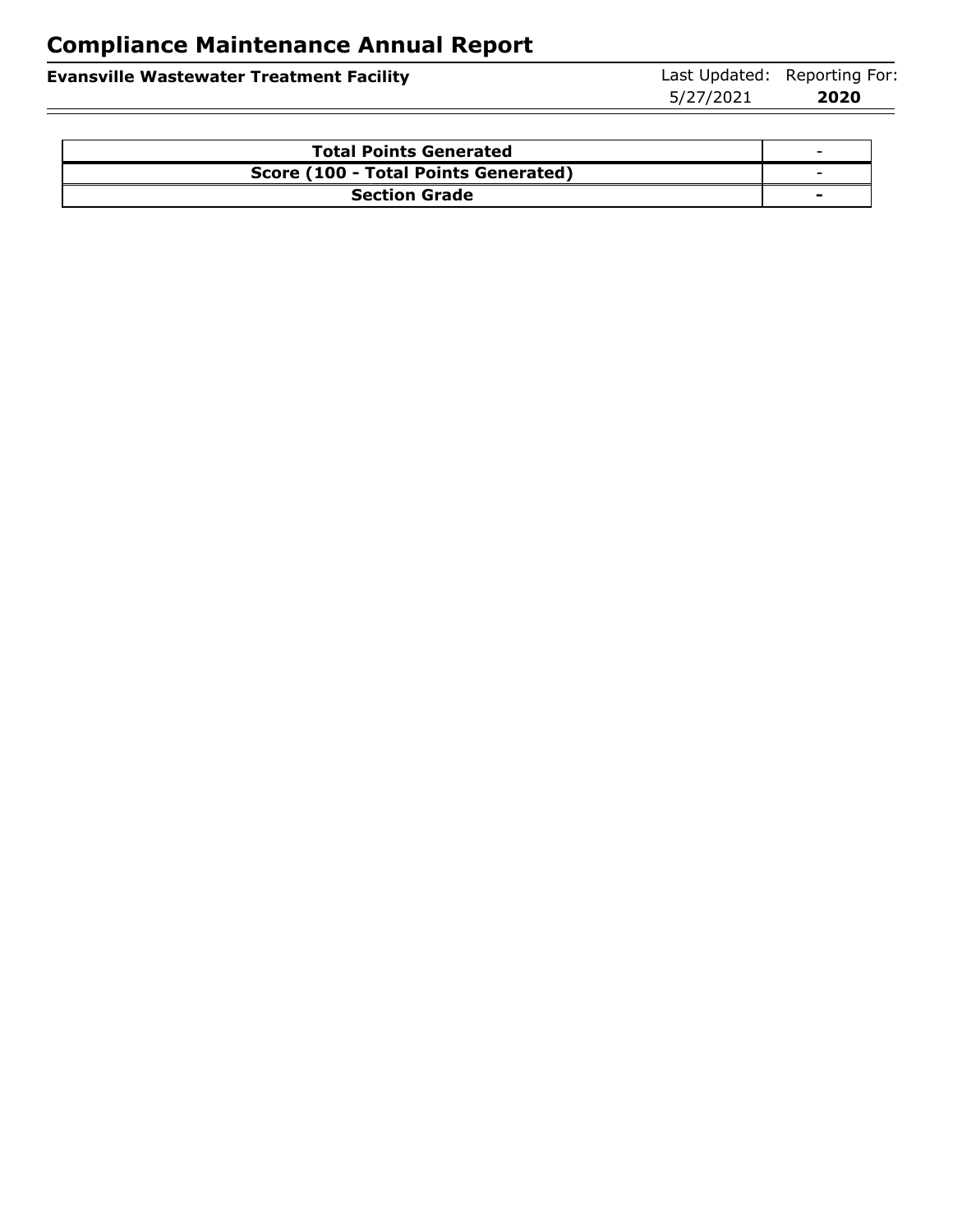#### **Evansville Wastewater Treatment Facility Last Updated: Reporting For:**

5/27/2021 **2020**

## **Sanitary Sewer Collection Systems**

| 1. Capacity, Management, Operation, and Maintenance (CMOM) Program<br>1.1 Do you have a CMOM program that is being implemented?   |
|-----------------------------------------------------------------------------------------------------------------------------------|
| $\bullet$ Yes                                                                                                                     |
| o No                                                                                                                              |
| If No, explain:                                                                                                                   |
|                                                                                                                                   |
| 1.2 Do you have a CMOM program that contains all the applicable components and items                                              |
| according to Wisc. Adm Code NR 210.23 (4)?                                                                                        |
| $\bullet$ Yes                                                                                                                     |
| O No (30 points)                                                                                                                  |
| $O$ N/A                                                                                                                           |
| If No or N/A, explain:                                                                                                            |
|                                                                                                                                   |
|                                                                                                                                   |
| 1.3 Does your CMOM program contain the following components and items? (check the<br>components and items that apply)             |
| ⊠ Goals [NR 210.23 (4)(a)]                                                                                                        |
| Describe the major goals you had for your collection system last year:                                                            |
| Cleaned 25% and televised suspected bad sections of the collection system.                                                        |
| Did you accomplish them?                                                                                                          |
| $\bullet$ Yes                                                                                                                     |
| o No                                                                                                                              |
| If No, explain:                                                                                                                   |
|                                                                                                                                   |
| $\boxtimes$ Organization [NR 210.23 (4) (b)]□□                                                                                    |
| Does this chapter of your CMOM include:                                                                                           |
| $\boxtimes$ Organizational structure and positions (eg. organizational chart and position descriptions)                           |
| $\boxtimes$ Internal and external lines of communication responsibilities                                                         |
| $\boxtimes$ Person(s) responsible for reporting overflow events to the department and the public                                  |
| $\boxtimes$ Legal Authority [NR 210.23 (4) (c)]                                                                                   |
| What is the legally binding document that regulates the use of your sewer system?                                                 |
| Sewer use ordinance                                                                                                               |
| If you have a Sewer Use Ordinance or other similar document, when was it last reviewed and<br>2009-01-02<br>revised? (MM/DD/YYYY) |
| Does your sewer use ordinance or other legally binding document address the following:                                            |
| $\boxtimes$ Private property inflow and infiltration                                                                              |
| $\boxtimes$ New sewer and building sewer design, construction, installation, testing and inspection                               |
| $\boxtimes$ Rehabilitated sewer and lift station installation, testing and inspection                                             |
| ⊠Sewage flows satellite system and large private users are monitored and controlled, as                                           |
| necessary                                                                                                                         |
| $\boxtimes$ Fat, oil and grease control                                                                                           |
| $\boxtimes$ Enforcement procedures for sewer use non-compliance                                                                   |
| $\boxtimes$ Operation and Maintenance [NR 210.23 (4) (d)]                                                                         |
| Does your operation and maintenance program and equipment include the following:                                                  |
| $\boxtimes$ Equipment and replacement part inventories                                                                            |
| $\boxtimes$ Up-to-date sewer system map                                                                                           |
| ⊠A management system (computer database and/or file system) for collection system                                                 |
| information for O&M activities, investigation and rehabilitation                                                                  |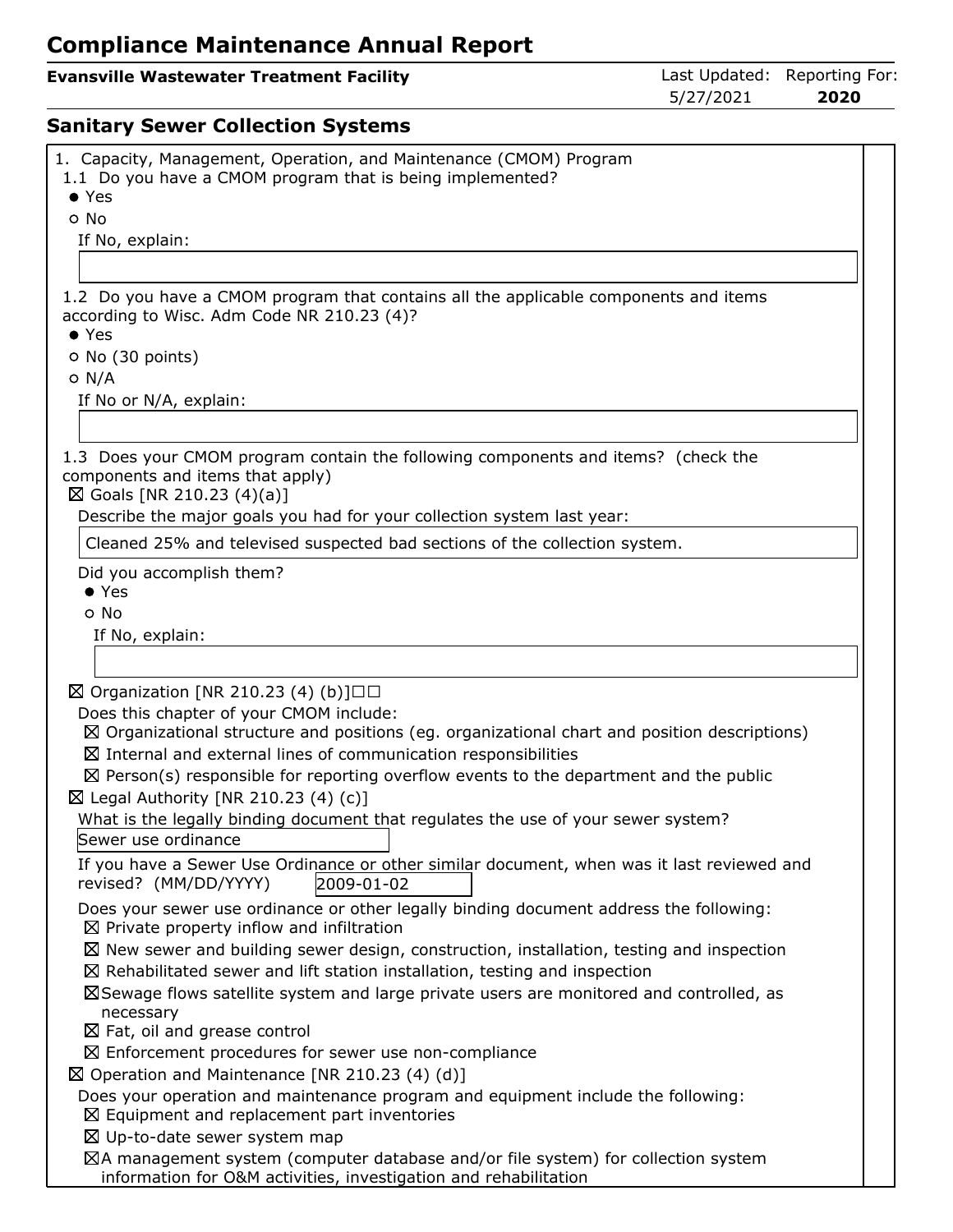| <b>Evansville Wastewater Treatment Facility</b>                                                                                                                                                                                                                                                                                                                                                                                                                                                                                                                                                                                                                                                                                                              |                    |                                                                                                                                                                                                                                                                                                                                                                                       | Last Updated:<br>5/27/2021 | Reporting For:<br>2020 |  |
|--------------------------------------------------------------------------------------------------------------------------------------------------------------------------------------------------------------------------------------------------------------------------------------------------------------------------------------------------------------------------------------------------------------------------------------------------------------------------------------------------------------------------------------------------------------------------------------------------------------------------------------------------------------------------------------------------------------------------------------------------------------|--------------------|---------------------------------------------------------------------------------------------------------------------------------------------------------------------------------------------------------------------------------------------------------------------------------------------------------------------------------------------------------------------------------------|----------------------------|------------------------|--|
| $\boxtimes$ Capacity assessment program<br>$\boxtimes$ Basement back assessment and correction<br>⊠ Regular O&M training<br>$\boxtimes$ Design and Performance Provisions [NR 210.23 (4) (e)] $\Box$<br>property?<br>$\boxtimes$ Construction, Inspection, and Testing<br>$\Box$ Others:                                                                                                                                                                                                                                                                                                                                                                                                                                                                     |                    | $\boxtimes$ A description of routine operation and maintenance activities (see question 2 below)<br>What standards and procedures are established for the design, construction, and inspection of<br>the sewer collection system, including building sewers and interceptor sewers on private<br>⊠ State Plumbing Code, DNR NR 110 Standards and/or local Municipal Code Requirements |                            |                        |  |
| $\boxtimes$ Overflow Emergency Response Plan [NR 210.23 (4) (f)] $\Box$<br>Does your emergency response capability include:<br>$\boxtimes$ Responsible personnel communication procedures<br>$\boxtimes$ Response order, timing and clean-up<br>$\boxtimes$ Public notification protocols<br>$\boxtimes$ Training<br>$\boxtimes$ Emergency operation protocols and implementation procedures<br>⊠ Annual Self-Auditing of your CMOM Program [NR 210.23 (5)]□□<br>$\Box$ Special Studies Last Year (check only those that apply):<br>$\boxtimes$ Infiltration/Inflow (I/I) Analysis<br>$\Box$ Sewer System Evaluation Survey (SSES)<br>$\Box$ Sewer Evaluation and Capacity Managment Plan (SECAP)<br>$\Box$ Lift Station Evaluation Report<br>$\Box$ Others: |                    |                                                                                                                                                                                                                                                                                                                                                                                       |                            | 0                      |  |
|                                                                                                                                                                                                                                                                                                                                                                                                                                                                                                                                                                                                                                                                                                                                                              |                    |                                                                                                                                                                                                                                                                                                                                                                                       |                            |                        |  |
| 2. Operation and Maintenance<br>2.1 Did your sanitary sewer collection system maintenance program include the following<br>maintenance activities? Complete all that apply and indicate the amount maintained.<br>Cleaning<br>Root removal<br>Flow monitoring<br>Smoke testing                                                                                                                                                                                                                                                                                                                                                                                                                                                                               | 25<br>25<br>0<br>0 | % of system/year<br>% of system/year<br>% of system/year<br>% of system/year                                                                                                                                                                                                                                                                                                          |                            |                        |  |
| Sewer line<br>televising<br>Manhole<br>inspections                                                                                                                                                                                                                                                                                                                                                                                                                                                                                                                                                                                                                                                                                                           | 25<br>25           | % of system/year<br>% of system/year                                                                                                                                                                                                                                                                                                                                                  |                            |                        |  |
| Lift station O&M                                                                                                                                                                                                                                                                                                                                                                                                                                                                                                                                                                                                                                                                                                                                             | 8                  | # per L.S./year                                                                                                                                                                                                                                                                                                                                                                       |                            |                        |  |
| Manhole<br>rehabilitation                                                                                                                                                                                                                                                                                                                                                                                                                                                                                                                                                                                                                                                                                                                                    | 0                  | % of manholes rehabbed                                                                                                                                                                                                                                                                                                                                                                |                            |                        |  |
| Mainline<br>rehabilitation                                                                                                                                                                                                                                                                                                                                                                                                                                                                                                                                                                                                                                                                                                                                   | O                  | % of sewer lines rehabbed                                                                                                                                                                                                                                                                                                                                                             |                            |                        |  |
| Private sewer<br>inspections                                                                                                                                                                                                                                                                                                                                                                                                                                                                                                                                                                                                                                                                                                                                 | 0                  | % of system/year                                                                                                                                                                                                                                                                                                                                                                      |                            |                        |  |
| Private sewer I/I<br>removal                                                                                                                                                                                                                                                                                                                                                                                                                                                                                                                                                                                                                                                                                                                                 | 0                  | % of private services                                                                                                                                                                                                                                                                                                                                                                 |                            |                        |  |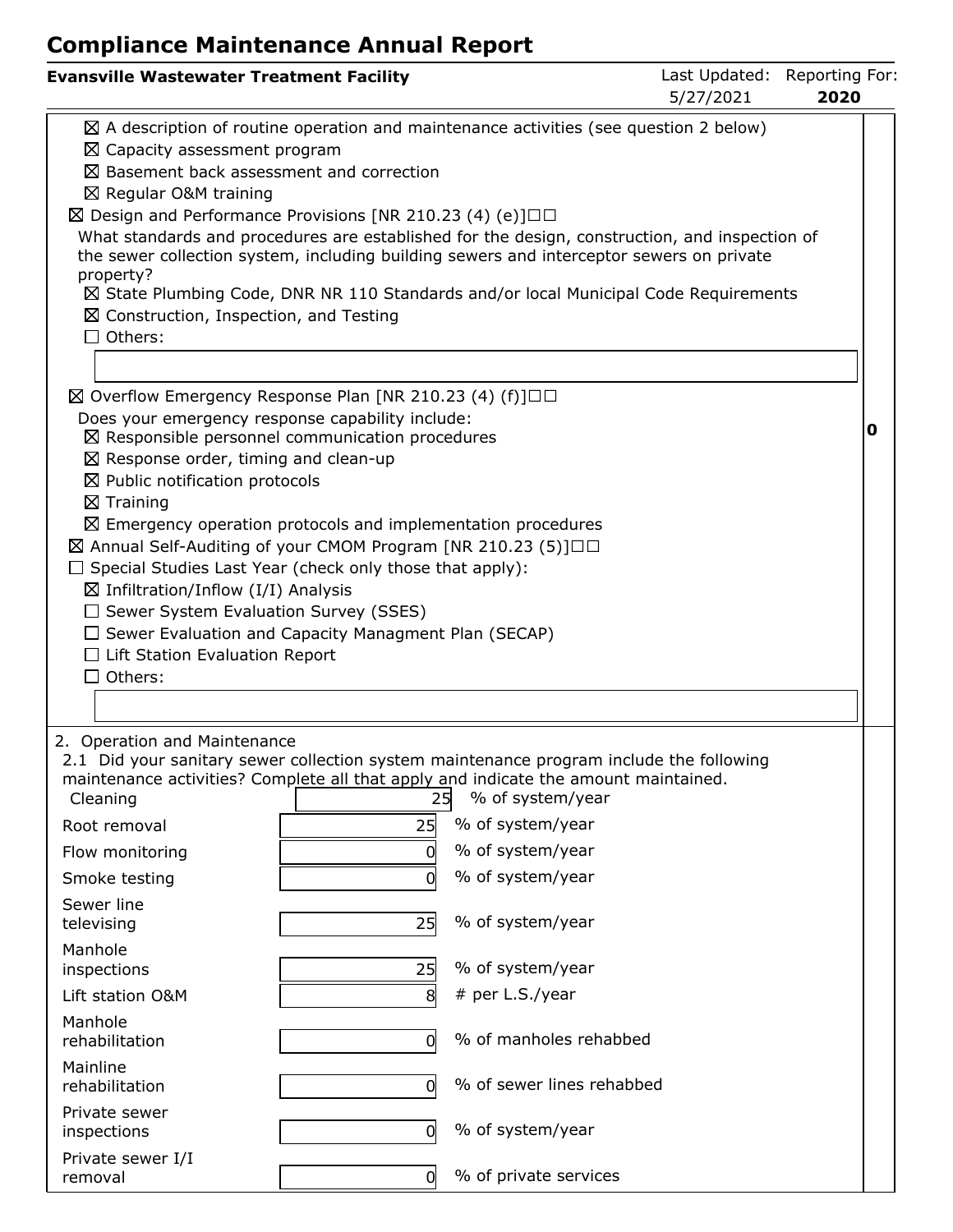| <b>Evansville Wastewater Treatment Facility</b> |                                                                                                                                                                                             | Last Updated: Reporting For:<br>5/27/2021 | 2020                |
|-------------------------------------------------|---------------------------------------------------------------------------------------------------------------------------------------------------------------------------------------------|-------------------------------------------|---------------------|
| River or water                                  |                                                                                                                                                                                             |                                           |                     |
| crossings                                       | % of pipe crossings evaluated or maintained<br>0                                                                                                                                            |                                           |                     |
|                                                 | Please include additional comments about your sanitary sewer collection system below:                                                                                                       |                                           |                     |
| 3. Performance Indicators                       |                                                                                                                                                                                             |                                           |                     |
|                                                 | 3.1 Provide the following collection system and flow information for the past year.<br>39 Total actual amount of precipitation last year in inches                                          |                                           |                     |
|                                                 | 36 Annual average precipitation (for your location)                                                                                                                                         |                                           |                     |
|                                                 | 28.4 Miles of sanitary sewer                                                                                                                                                                |                                           |                     |
|                                                 | 8 Number of lift stations                                                                                                                                                                   |                                           |                     |
|                                                 | o Number of lift station failures                                                                                                                                                           |                                           |                     |
|                                                 | 0 Number of sewer pipe failures                                                                                                                                                             |                                           |                     |
|                                                 | 0 Number of basement backup occurrences                                                                                                                                                     |                                           |                     |
|                                                 | 0 Number of complaints                                                                                                                                                                      |                                           |                     |
|                                                 | 0.445 Average daily flow in MGD (if available)                                                                                                                                              |                                           |                     |
|                                                 | 0.724 Peak monthly flow in MGD (if available)                                                                                                                                               |                                           |                     |
|                                                 | 1.08 Peak hourly flow in MGD (if available)                                                                                                                                                 |                                           |                     |
| 3.2 Performance ratios for the past year:       |                                                                                                                                                                                             |                                           |                     |
|                                                 | 0.00 Lift station failures (failures/year)                                                                                                                                                  |                                           |                     |
|                                                 | 0.00 Sewer pipe failures (pipe failures/sewer mile/yr)                                                                                                                                      |                                           |                     |
|                                                 | 0.00 Sanitary sewer overflows (number/sewer mile/yr)                                                                                                                                        |                                           |                     |
|                                                 | 0.00 Basement backups (number/sewer mile)                                                                                                                                                   |                                           |                     |
|                                                 | 0.00 Complaints (number/sewer mile)                                                                                                                                                         |                                           |                     |
|                                                 | 1.6 Peaking factor ratio (Peak Monthly: Annual Daily Avg)                                                                                                                                   |                                           |                     |
|                                                 | 2.4 Peaking factor ratio (Peak Hourly: Annual Daily Avg)                                                                                                                                    |                                           |                     |
| 4. Overflows                                    |                                                                                                                                                                                             |                                           |                     |
|                                                 | LIST OF SANITARY SEWER (SSO) AND TREATMENT FACILITY (TFO) OVERFLOWS REPORTED **                                                                                                             |                                           |                     |
| Date                                            | Location                                                                                                                                                                                    | Cause                                     | Estimated<br>Volume |
|                                                 | None reported                                                                                                                                                                               |                                           |                     |
|                                                 |                                                                                                                                                                                             |                                           |                     |
| on this section until corrected.                | ** If there were any SSOs or TFOs that are not listed above, please contact the DNR and stop work                                                                                           |                                           |                     |
| 5. Infiltration / Inflow (I/I)                  |                                                                                                                                                                                             |                                           |                     |
| $\bullet$ Yes                                   | 5.1 Was infiltration/inflow (I/I) significant in your community last year?                                                                                                                  |                                           |                     |
| o No                                            |                                                                                                                                                                                             |                                           |                     |
| If Yes, please describe:                        |                                                                                                                                                                                             |                                           |                     |
|                                                 | After significant rain events there was a noticeable amount of clear water in the mains.                                                                                                    |                                           |                     |
| o Yes                                           | 5.2 Has infiltration/inflow and resultant high flows affected performance or created problems in<br>your collection system, lift stations, or treatment plant at any time in the past year? |                                           |                     |
| $\bullet$ No                                    |                                                                                                                                                                                             |                                           |                     |

If Yes, please describe: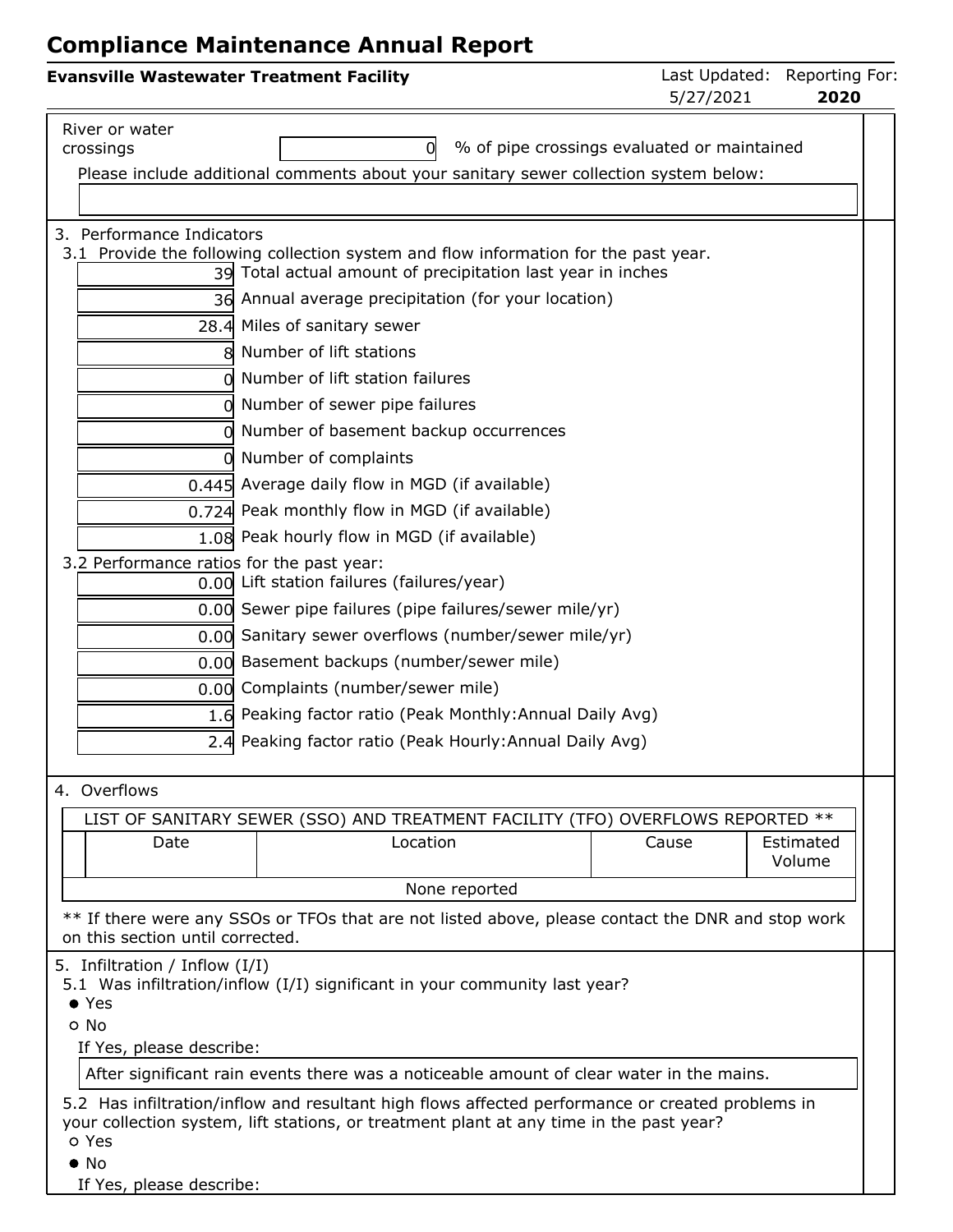#### **Evansville Wastewater Treatment Facility Last Updated: Reporting For: Evansville Wastewater Treatment Facility**

5/27/2021 **2020**

5.3 Explain any infiltration/inflow (I/I) changes this year from previous years:

None

5.4 What is being done to address infiltration/inflow in your collection system?

We are still in the process of doing a I/I study. We are also televising known problem areas and have a budget for lining these areas.

| <b>Total Points Generated</b>        |  |
|--------------------------------------|--|
| Score (100 - Total Points Generated) |  |
| <b>Section Grade</b>                 |  |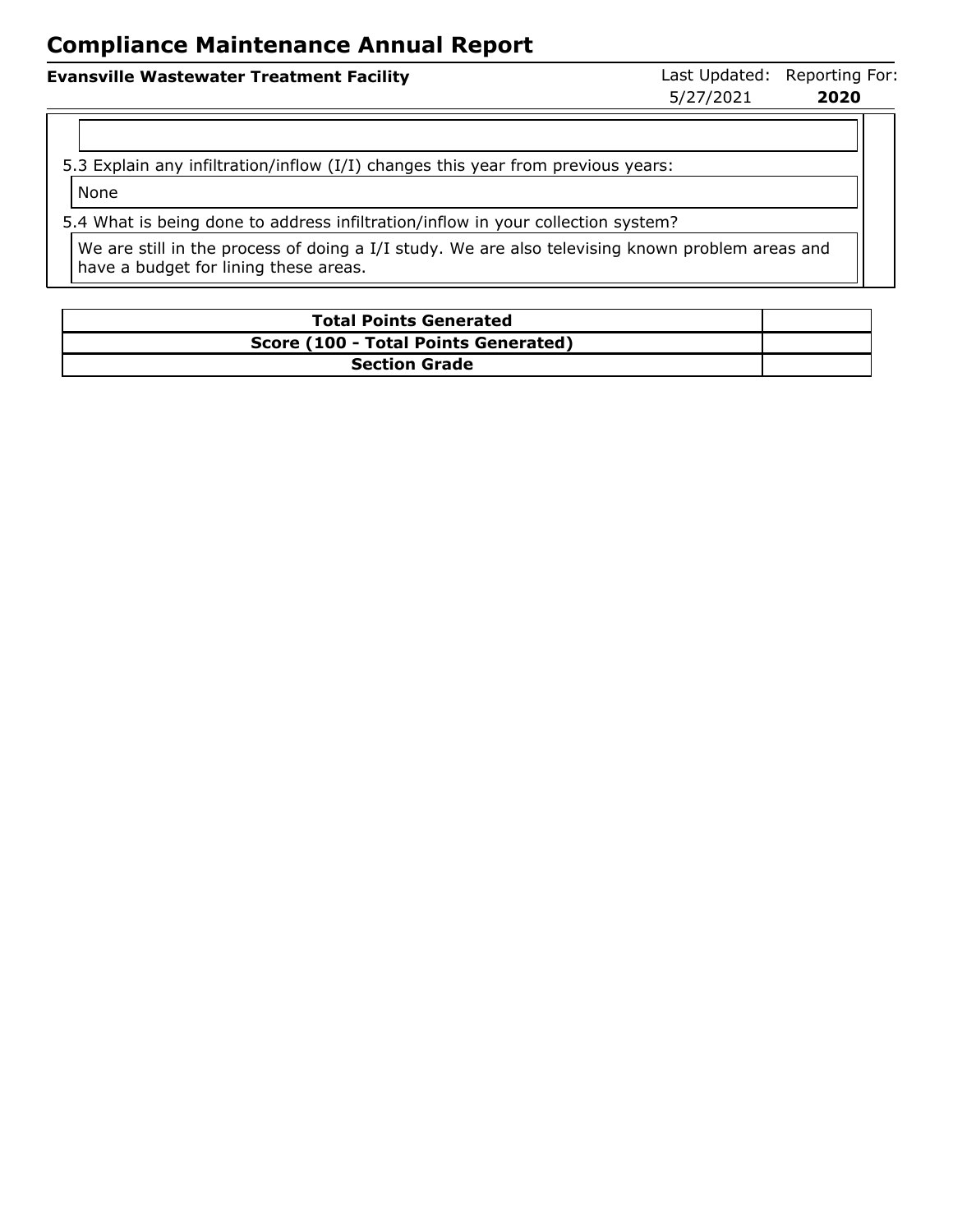#### **Evansville Wastewater Treatment Facility Last Updated: Reporting For: Evansville Wastewater Treatment Facility**

5/27/2021 **2020**

#### **Grading Summary**

WPDES No: 0023957

| <b>SECTIONS</b>                    | <b>LETTER GRADE</b> | <b>GRADE POINTS</b> | <b>WEIGHTING</b><br><b>FACTORS</b> | <b>SECTION</b><br><b>POINTS</b> |
|------------------------------------|---------------------|---------------------|------------------------------------|---------------------------------|
| Influent                           |                     |                     |                                    |                                 |
| BOD/CBOD                           |                     |                     |                                    |                                 |
| Nitrogen                           |                     |                     |                                    |                                 |
| Groundwater                        |                     |                     |                                    |                                 |
| <b>Biosolids</b>                   |                     |                     |                                    |                                 |
| Staffing/PM                        |                     |                     |                                    |                                 |
| OpCert                             |                     |                     |                                    |                                 |
| Financial                          | -                   |                     |                                    |                                 |
| Collection                         |                     |                     |                                    |                                 |
| <b>TOTALS</b>                      |                     |                     | Ω                                  | 0                               |
| <b>GRADE POINT AVERAGE (GPA) =</b> |                     |                     |                                    |                                 |

Notes:

- A = Voluntary Range (Response Optional)
- B = Voluntary Range (Response Optional)

C = Recommendation Range (Response Required)

D = Action Range (Response Required)

F = Action Range (Response Required)